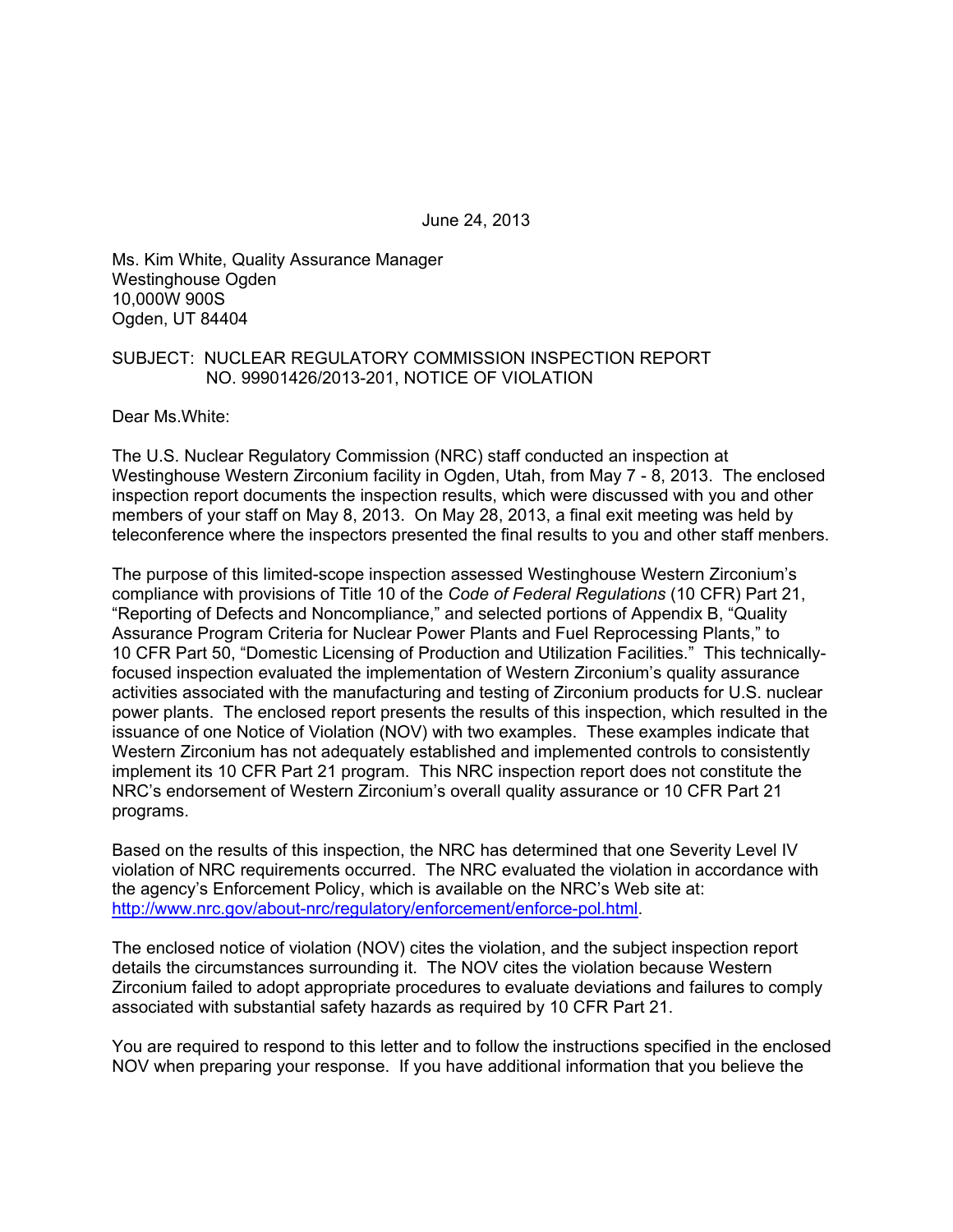#### K. White  $-2 -$

NRC should consider, you may provide it in your response to the NOV. The NRC's review of your response to the NOV also will determine if further enforcement action is necessary to ensure compliance with regulatory requirements. In accordance with 10 CFR 2.390, "Public Inspections, Exemptions, Requests for Withholding," of the NRC's "Rules of Practice," the NRC will make available electronically for public inspection a copy of this letter, its enclosure, and your response through the NRC Public Document Room or from the NRC's Agencywide Documents Access and Management System, which is accessible at http://www.nrc.gov/reading-rm/adams.html. To the extent possible (and if applicable), your response should not include any personal privacy, proprietary, or Safeguards Information so that it can be made available to the public without redaction. If personal privacy or proprietary information is necessary to provide an acceptable response, please provide a bracketed copy of your response that identifies the information that should be protected and a redacted copy of your response that deletes such information. If you request that such material be withheld from public disclosure, you must specifically identify the portions of your response that you seek to have withheld and provide in detail the bases for your claim (e.g., explain why the disclosure of information would create an unwarranted invasion of personal privacy or provide the information required by 10 CFR 2.390(b) to support a request for withholding confidential commercial or financial information). If Safeguards Information is necessary to provide an acceptable response, please provide the level of protection described in 10 CFR 73.21, "Protection of Safeguards Information: Performance Requirements."

Sincerely,

#### */RA/*

Edward H. Roach, Chief Mechanical Vendor Branch Division of Construction Inspection and Operational Programs Office of New Reactors

Docket No.: 99901426

Enclosures:

- 1. Notice of Violation
- 2. Inspection Report No. 99901426/2013-201 and Attachment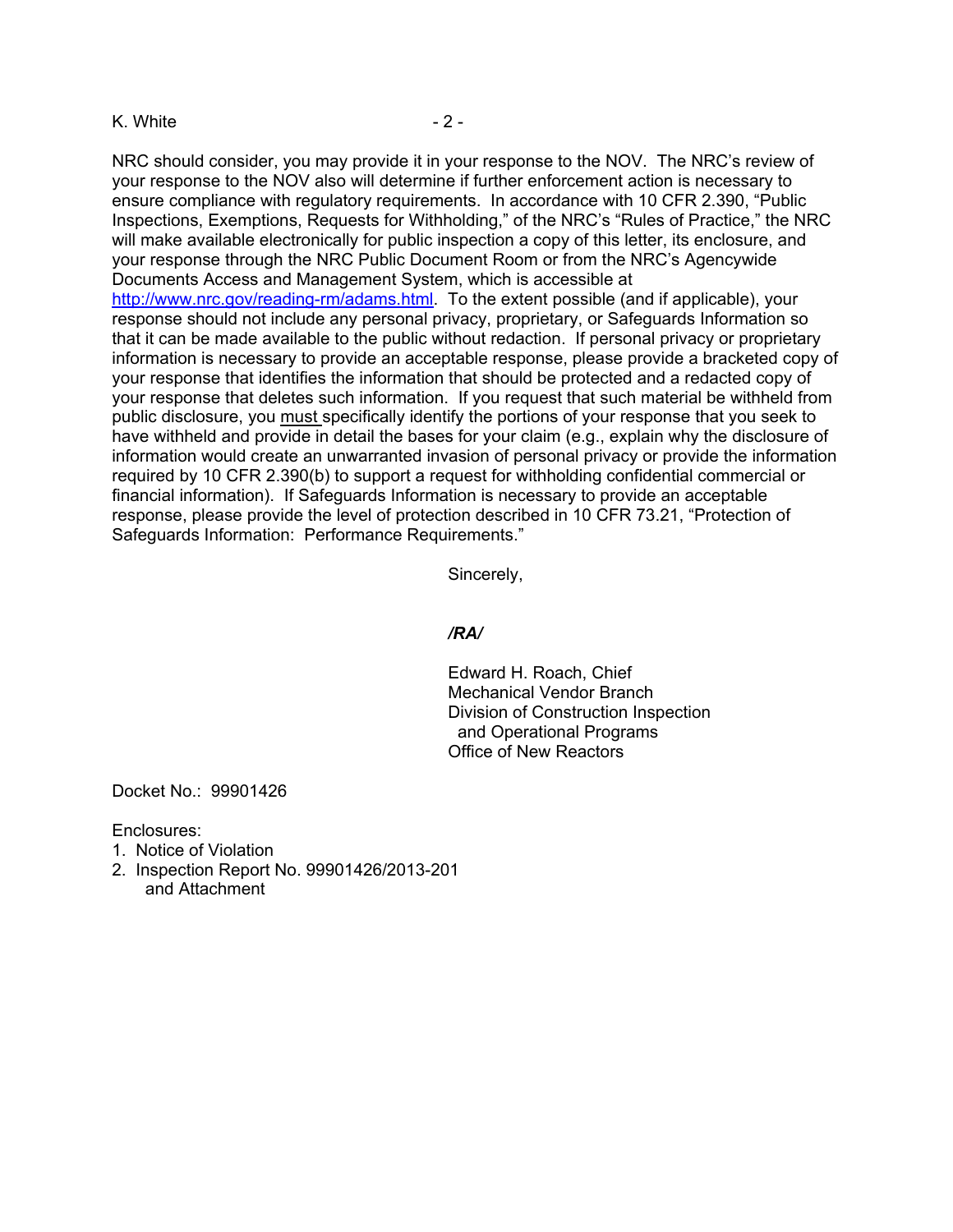NRC should consider, you may provide it in your response to the NOV. The NRC's review of your response to the NOV also will determine if further enforcement action is necessary to ensure compliance with regulatory requirements. In accordance with 10 CFR 2.390, "Public Inspections, Exemptions, Requests for Withholding," of the NRC's "Rules of Practice," the NRC will make available electronically for public inspection a copy of this letter, its enclosure, and your response through the NRC Public Document Room or from the NRC's Agencywide Documents Access and Management System, which is accessible at http://www.nrc.gov/reading-rm/adams.html. To the extent possible (and if applicable), your response should not include any personal privacy, proprietary, or Safeguards Information so that it can be made available to the public without redaction. If personal privacy or proprietary information is necessary to provide an acceptable response, please provide a bracketed copy of your response that identifies the information that should be protected and a redacted copy of your response that deletes such information. If you request that such material be withheld from public disclosure, you must specifically identify the portions of your response that you seek to have withheld and provide in detail the bases for your claim (e.g., explain why the disclosure of information would create an unwarranted invasion of personal privacy or provide the information required by 10 CFR 2.390(b) to support a request for withholding confidential commercial or financial information). If Safeguards Information is necessary to provide an acceptable response, please provide the level of protection described in 10 CFR 73.21, "Protection of Safeguards Information: Performance Requirements."

Sincerely,

#### */RA/*

Edward H. Roach, Chief Mechanical Vendor Branch Division of Construction Inspection and Operational Programs Office of New Reactors

Docket No.: 99901426

Enclosures:

- 1. Notice of Violation
- 2. Inspection Report No. 99901426/2013-201 and Attachment

#### **DISTRIBUTION:**

KKavanagh **TSakadales** RRasmussen AP1000 CONTACTS RidsNroDcipCmvb RidsNroDcipCqab RidsNroDcip RidsNroDcipCevb whitekr@westinghouse.com **ADAMS Accession No**.: ML13163A042 NRO-002

| <b>OFFICE</b> | NRO/DCIP/CMVB | NRO/DCIP/CMVB   | NRR/DE/EPNB | NRO/DCIP/CAEB | NRO/DCIP/CMVB |
|---------------|---------------|-----------------|-------------|---------------|---------------|
| <b>NAME</b>   | AArmstrona    | JOrtega-Luciano | SCumblidge  | <b>RLukes</b> | ERoach        |
| <b>DATE</b>   | 06/19/2013    | 06/19/2013      | 06/19/2013  | 06/21/2013    | 06/24/2013    |

#### **OFFICIAL RECORD COPY**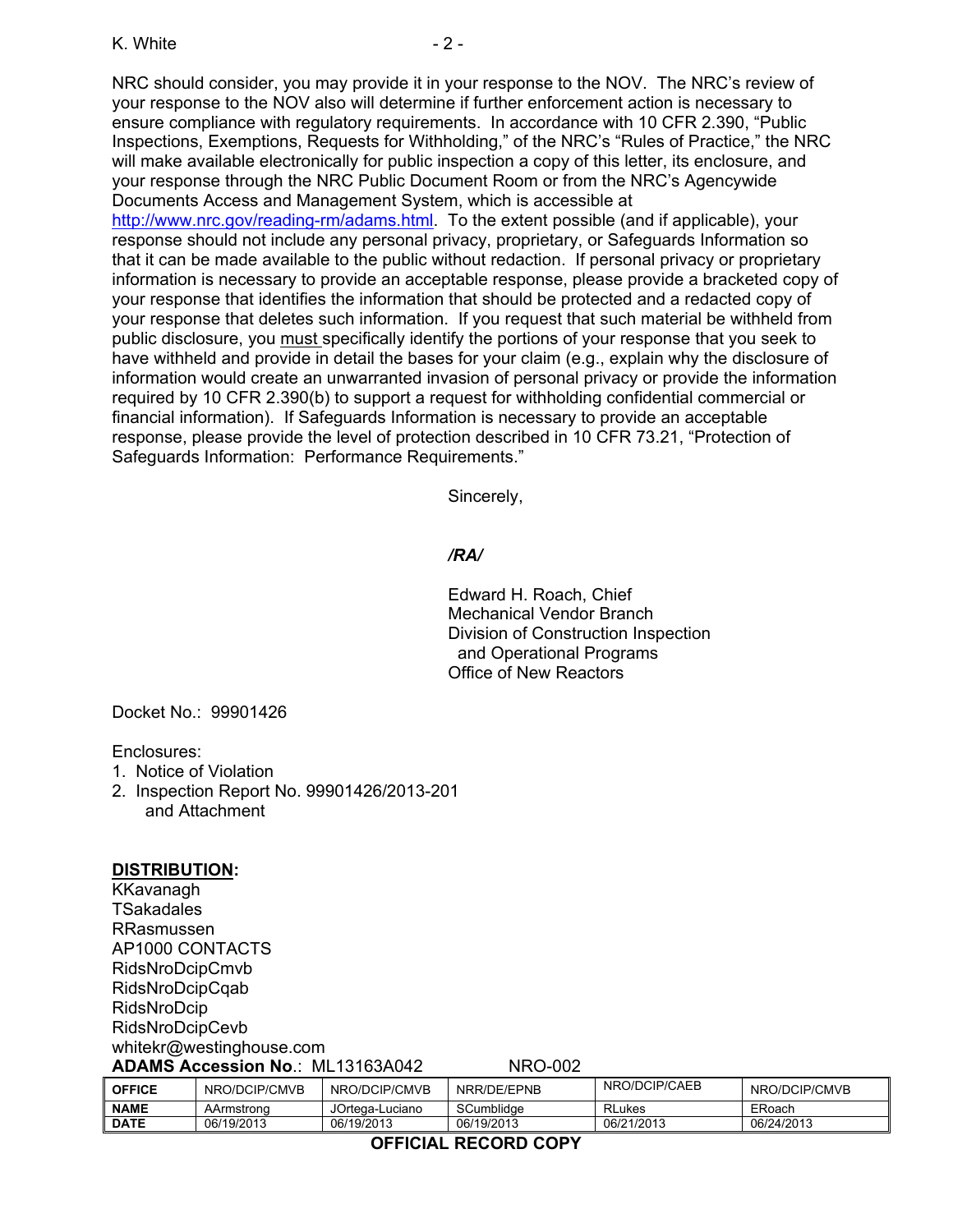#### **NOTICE OF VIOLATION**

Westinghouse Ogden . Docket No. 99901426 Ogden, UT 84404

Report No. 2013-201

During a U.S. Nuclear Regulatory Commission (NRC) inspection conducted at the Westinghouse Western Zirconium facility in Ogden, Utah from May 7, 2013, through May 8, 2013, a violation of NRC requirements was identified. In accordance with the NRC Enforcement Policy, the violation is listed below:

A. Title 10 of the *Code of Federal Regulations* (10 CFR) Part 21, Section 21.21(a)(1), "Notification of failure to comply or existence of a defect and its evaluation," states, in part, "Each individual, corporation, partnership, dedicating entity, or other entity subject to the regulations in this part shall adopt appropriate procedures to evaluate deviations and failures to comply to identify defects and failures to comply associated with substantial safety hazards as soon as practicable, and, except as provided in paragraph (a)(2) of this section, in all cases within 60 days of discovery, in order to identify a reportable defect or failure to comply that could create a substantial safety hazard, were it to remain uncorrected."

Contrary to the above, as of May 8, 2013, Western Zirconium failed to adopt appropriate procedures to evaluate deviations and failures to comply associated with substantial safety hazards as soon as practicable and, except as provided in paragraph (a)(2) of this section, in all cases within 60 days of discovery. Specifically:

- 1. Westinghouse Policy/Procedure WEC 21.0, "Identification and Reporting of Conditions Adverse to Safety," Revision 4.1, dated October 21, 2008, was not an appropriate procedure to ensure evaluation of deviations and failures to comply associated with substantial safety hazards within 60 days of discovery. As a result, Westinghouse failed to perform timely evaluation for Issue Report Corrective Action Plan (CAP) #08-231-M033. CAP #08-231- M033 was initiated on August 18, 2008, for four lots of Global Nuclear Fuel (GNF) Zr2 bar that failed grain size test and metallography test for atypical grains. Westinghouse Issue Review Committee evaluated CAP #08-231- M033 and concluded that the issue potentially represents a significant defect or noncompliance adverse to safety on August 20, 2008, which first identified the existence of a deviation. Westinghouse completed its evaluation of this deviation in a letter to file (LTR-RCPL-08-220) on December 10, 2008, which was 112 days after the date of discovery.
- 2. Western Zirconium's Procedure WZ-LINE STOP, "Western Zirconium LINE STOP PROCEDURE," Revision 4, dated July 20, 2012, lacks adequate manager guidance on how to determine when to enter a Line Stop into the CAPS to ensure evaluation of deviations and failures to comply associated with substantial safety hazards within 60 days of discovery. As a result, Western Zirconium failed to generate a CAP and evaluate for Part 21 in accordance with WZP21-CATS, "Western Zirconium Policy for Reporting of Significant Defects and Nonconformances (10 CFR Part 21)," Revision 4, dated October 21, 2012, for Line Stop 8100, "Procedure does not exist and/or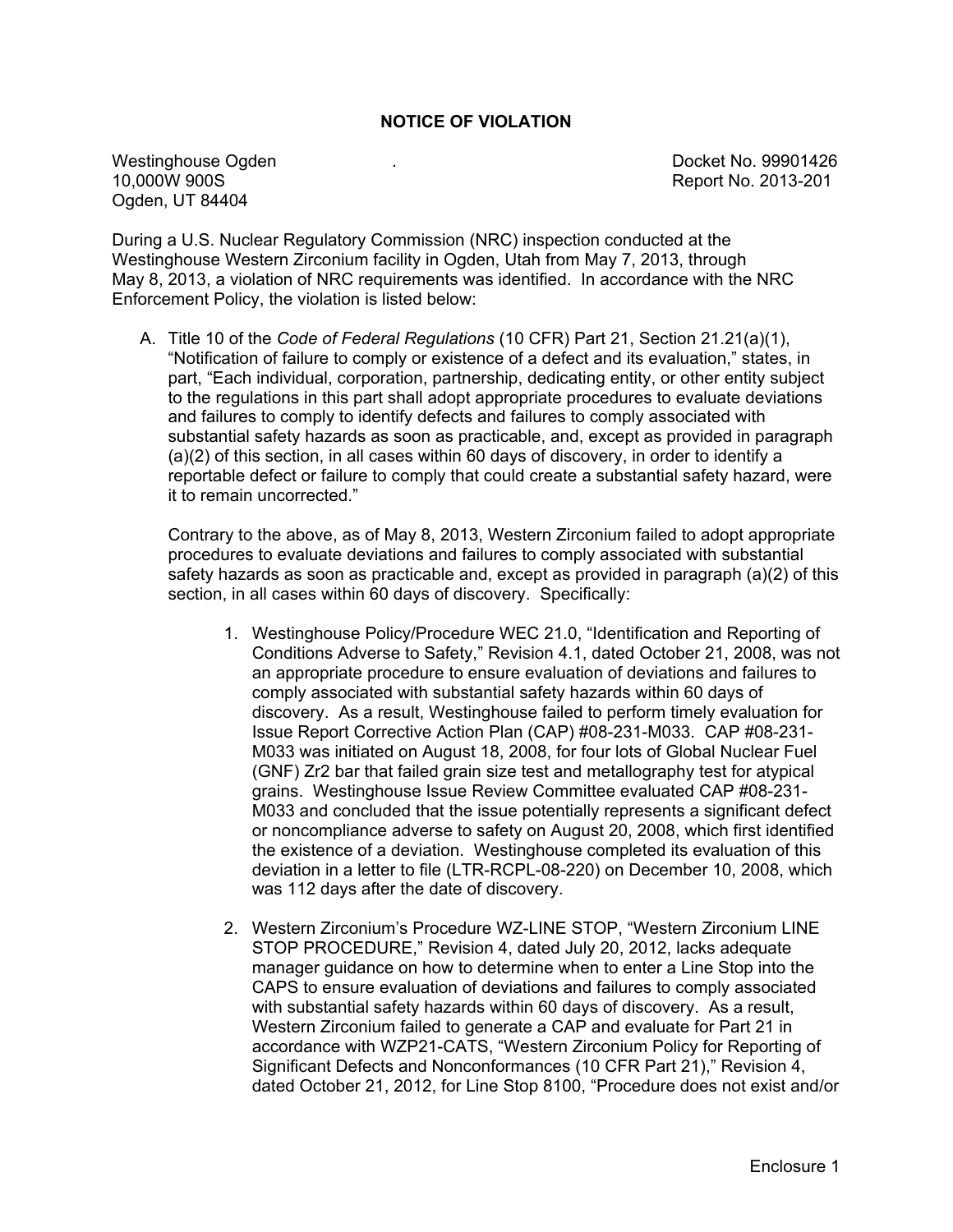does not reflect best practice for the use of the Chevalier grinder, Bryant grinder and machining of dies via the Bridgeport mill," dated April 24, 2013.

These issues have been identified as Violation 99901426-2013-201-01.

This is a Severity Level IV violation (Section 6.9.d of the NRC Enforcement Policy).

Under the provisions of 10 CFR 2.201, "Notice of Violation," Westinghouse Western Zirconium is hereby required to submit a written statement or explanation to the U.S. Nuclear Regulatory Commission, ATTN: Document Control Desk, Washington, DC 20555-0001, with a copy to the Chief, Construction Mechanical Vendor Branch, Division of Construction Inspection and Operational Programs, Office of New Reactors, within 30 days of the date of the letter transmitting this notice of violation. This reply should be clearly marked as a "Reply to a Notice of Violation" and should include (1) the reason for the violation or, if contested, the basis for disputing the violation or severity level, (2) the corrective steps that have been taken and the results achieved, (3) the corrective steps that will be taken, and (4) the date when full compliance will be achieved. Your response may reference or include previous docketed correspondence if the correspondence adequately addresses the required response. Where good cause is shown, the NRC will consider extending the response time.

If you contest this enforcement action, provide a copy of your response, with the basis for your denial, to the Director, Office of Enforcement, U.S. Nuclear Regulatory Commission, Washington, DC 20555-0001.

Because your response will be made available electronically for public inspection in the NRC Public Document Room or from the NRC's Agencywide Documents Access and Management System, which is accessible from the NRC Web site at http://www.nrc.gov/readingrm/adams.html, to the extent possible it should not include any personal privacy, proprietary, or Safeguards Information (SGI) so that the agency can make it available to the public without redaction. If personal privacy or proprietary information is necessary to provide an acceptable response, then please provide a bracketed copy of your response that identifies the information that should be protected and a redacted copy of your response that deletes such information. If you request that such material be withheld, you must specifically identify the portions of your response that you seek to have withheld and provide in detail the bases for your claim of withholding (e.g., explain why the disclosure of information would create an unwarranted invasion of personal privacy or provide the information required by 10 CFR 2.390(b) to support a request for withholding confidential commercial or financial information). If SGI is necessary to provide an acceptable response, please provide the level of protection described in 10 CFR 73.21, "Protection of Safeguards Information: Performance Requirements"

Dated this 24th day June 2013.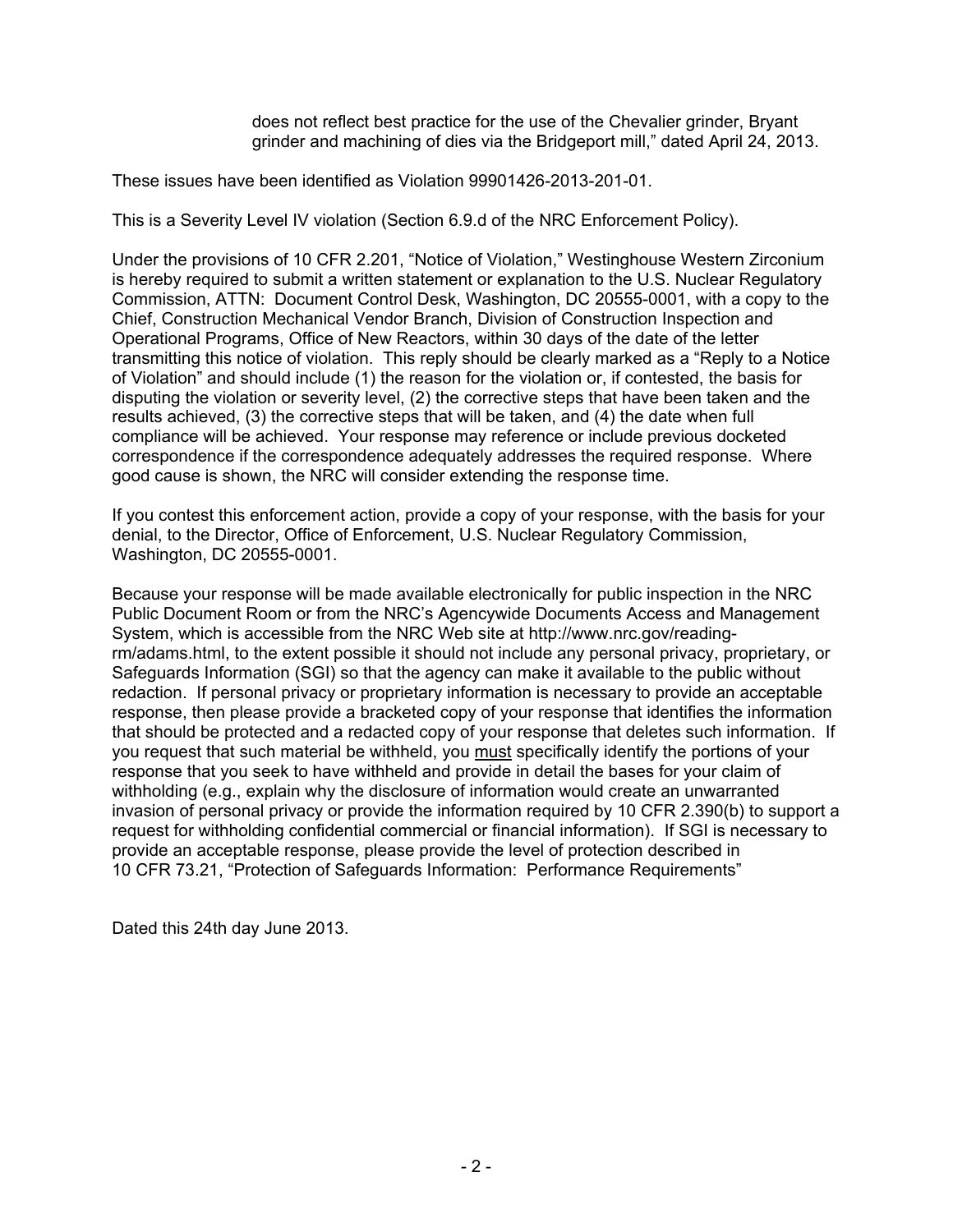#### **U.S. NUCLEAR REGULATORY COMMISSION OFFICE OF NEW REACTORS DIVISION OF CONSTRUCTION INSPECTION AND OPERATIONAL PROGRAMS VENDOR INSPECTION REPORT**

| Docket No.:                       | 99901426                                                                                                                                                                                                                                                                                                                                                                                         |                                               |             |
|-----------------------------------|--------------------------------------------------------------------------------------------------------------------------------------------------------------------------------------------------------------------------------------------------------------------------------------------------------------------------------------------------------------------------------------------------|-----------------------------------------------|-------------|
| Report No.:                       | 99901426/2013-201                                                                                                                                                                                                                                                                                                                                                                                |                                               |             |
| Vendor:                           | <b>Westinghouse Ogden</b><br>10,000W 900S<br>Ogden, UT 84404                                                                                                                                                                                                                                                                                                                                     |                                               |             |
| <b>Vendor Contact:</b>            | Ms. Kim White<br><b>Quality Assurance Manager</b><br>Telephone: 801-732-2270<br>E-mail: whitekr@westinghouse.com                                                                                                                                                                                                                                                                                 |                                               |             |
| <b>Nuclear Industry Activity:</b> | Westinghouse Western Zirconium (WZ) facility in Ogden produces<br>zirconium, hafnium, and zircaloy for commercial nuclear power.<br>The plant's primary products are Fuel Rod tube shell, bar, and flat<br>stock products of Zircaloy-4 for Pressurized Water Reactors;<br>Zircaloy-2, Boiling Water Reactors; and ZIRLO for highly<br>corrosion-resistant conditions and long operating cycles. |                                               |             |
| <b>Inspection Dates:</b>          | May 7 - 8, 2013                                                                                                                                                                                                                                                                                                                                                                                  |                                               |             |
| Inspectors:                       | Aaron Armstrong<br>Jonathan Ortega-Luciano<br>Stephen Cumblidge                                                                                                                                                                                                                                                                                                                                  | NRO/DCIP/CMVB<br>NRO/DCIP/CMVB<br>NRR/DE/EPNB | Team Leader |
| Approved by:                      | Edward H. Roach, Chief<br><b>Mechanical Vendor Branch</b><br>Division of Construction Inspection<br>and Operational Programs<br><b>Office of New Reactors</b>                                                                                                                                                                                                                                    |                                               |             |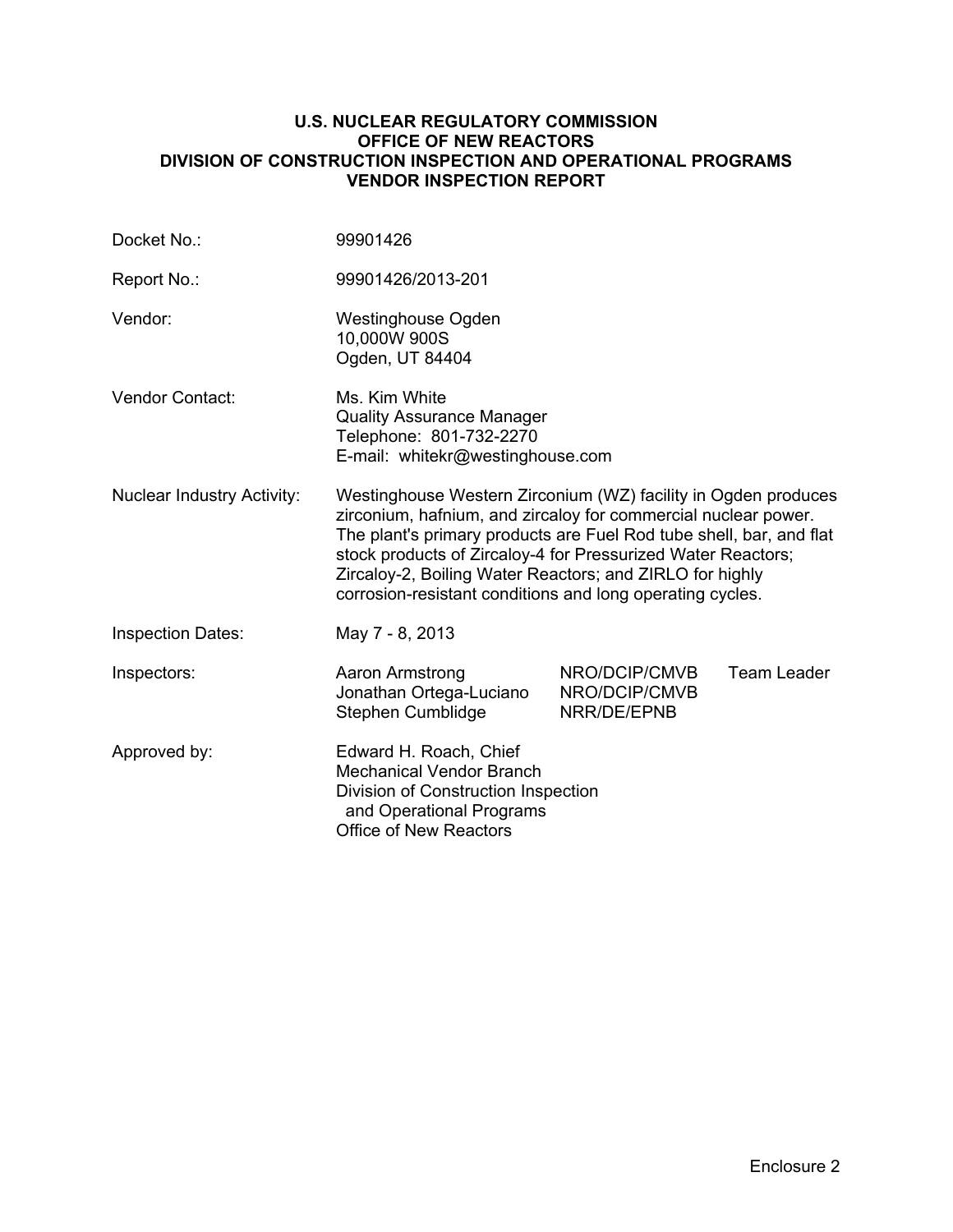## **EXECUTIVE SUMMARY**

Westinghouse Ogden 99901426/2013-201

The U.S. Nuclear Regulatory Commission (NRC) conducted this inspection to verify that Westinghouse Western Zirconium (WZ) implemented an adequate quality assurance (QA) program that complies with the requirements of Appendix B, "Quality Assurance Criteria for Nuclear Power Plants and Fuel Reprocessing Plants," to Title 10 of the *Code of Federal Regulations* (10 CFR) Part 50, "Domestic Licensing of Production and Utilization Facilities." In addition, the NRC inspection also verified that WZ implemented a program under 10 CFR Part 21, "Reporting of Defects and Noncompliance," that met the NRC's regulatory requirements. The NRC inspection team conducted the inspection at the WZ facility in Ogden, UT from May 7 - 8, 2013.

This technically-focused inspection evaluated the implementation of WZ's QA program activities associated with the manufacturing and testing activities associated with Zircaloy-4, Zircaloy-2 and ZIRLO components.

Some of the specific activities observed by the NRC inspection team include:

• Nondestructive examination (NDE) requirements and testing for the flat, bar, and tubular (TREX) product lines

In addition to observing these activities, the NRC inspection team verified that measuring and test equipment (M&TE) was properly identified, marked, calibrated, and used within its calibrated range. The NRC inspection team walked down WZ's manufacturing and testing floor and verified that nonconforming components were properly identified, marked, and segregated when practical, to ensure that they were not reintroduced into the manufacturing processes.

The following regulations served as the bases for the NRC inspection:

- Appendix B to 10 CFR Part 50
- 10 CFR Part 21

During the course of this inspection, the NRC inspection team implemented Inspection Procedure (IP) 43002, "Routine Inspections of Nuclear Vendors," dated April 25, 2011, and IP36100, "Inspection of 10 CFR Part 21 and Programs for Reporting Defects and Noncompliance," dated February 13, 2012.

With the exception of the violation described below, the NRC inspection team concluded that WZ's quality assurance policies and procedures comply with the applicable requirements of 10 CFR Part 21 and Appendix B to 10 CFR Part 50, and that WZ's personnel are implementing these policies and procedures effectively. The results of this inspection are summarized below.

#### 10 CFR Part 21 Program

The NRC inspection team identified one violation of Part 21 requirements with two examples. The first example to Violation 99901426/2013-201-01 was cited for failure to perform an evaluation within 60 days of discovery for Issue Report Corrective Action Plan (CAP) #08-231-M033 as specified in Part 21. The second example to Violation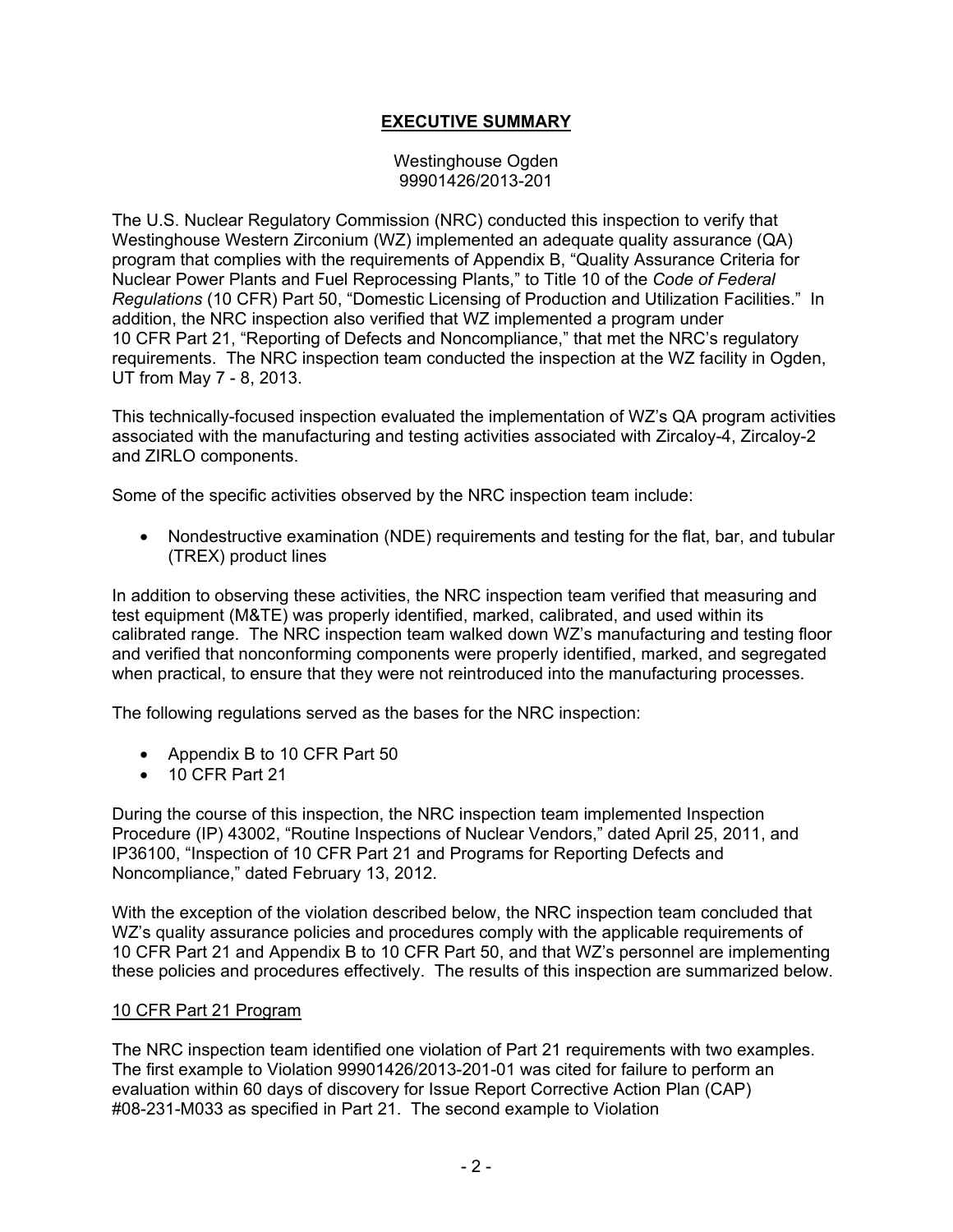99901426/2013-201-01 was cited for failure to adopt an appropriate procedure to enter Line Stops into the CAPs to ensure evaluations of deviations and failures to comply associated with substantial safety hazards are performed within 60 days of discovery. With the exception of these examples of the violation noted above, the NRC inspection team concluded that WZ's Part 21 program was consistent with the regulatory requirements.

#### Control of Special Processes

The NRC inspection team concluded that WZ is implementing its control of special processes program in accordance with the regulatory requirements of Criterion IX, "Control of Special Processes," of Appendix B to 10 CFR Part 50. Based on the limited sample of activities observed and documents reviewed, the NRC inspection team also determined that WZ is implementing its policies and procedures associated with the control of special processes program. No findings of significance were identified.

#### **Inspection**

The NRC inspection team concluded that WZ is implementing its inspection program in accordance with the regulatory requirements of Criterion X, "Inspection," of Appendix B to 10 CFR Part 50. Based on the limited sample of documents reviewed, the NRC inspection team also determined that WZ is implementing its policies and procedures associated with the inspection program. No findings of significance were identified.

#### Nonconforming Material, Parts, or Components

The NRC inspection team concluded that WZ is implementing its nonconforming materials, parts, or components program in accordance with the regulatory requirements of Criterion XV, "Nonconforming Materials, Parts, or Components," of Appendix B to 10 CFR Part 50. Based on the limited sample of documents reviewed, the NRC inspection team also determined that WZ is implementing its policies and procedures associated with the control of nonconforming materials, parts, or components. No findings of significance were identified.

## Corrective Action

The NRC inspection team concluded that WZ is implementing its corrective action program in accordance with the regulatory requirements of Criterion XVI, "Corrective Action," of Appendix B to 10 CFR Part 50. Based on the limited sample of documents reviewed, the NRC inspection team also determined that WZ is implementing its policies and procedures associated with the corrective action program. No findings of significance were identified.

## Test Control

The NRC inspection team concluded that WZ is implementing its test control program in accordance with the regulatory requirements of Criterion XI, "Test Control," of Appendix B to 10 CFR Part 50. Based on the limited sample of documents reviewed, the NRC inspection team also determined that WZ is implementing its policies and procedures associated with the test control program. No findings of significance were identified.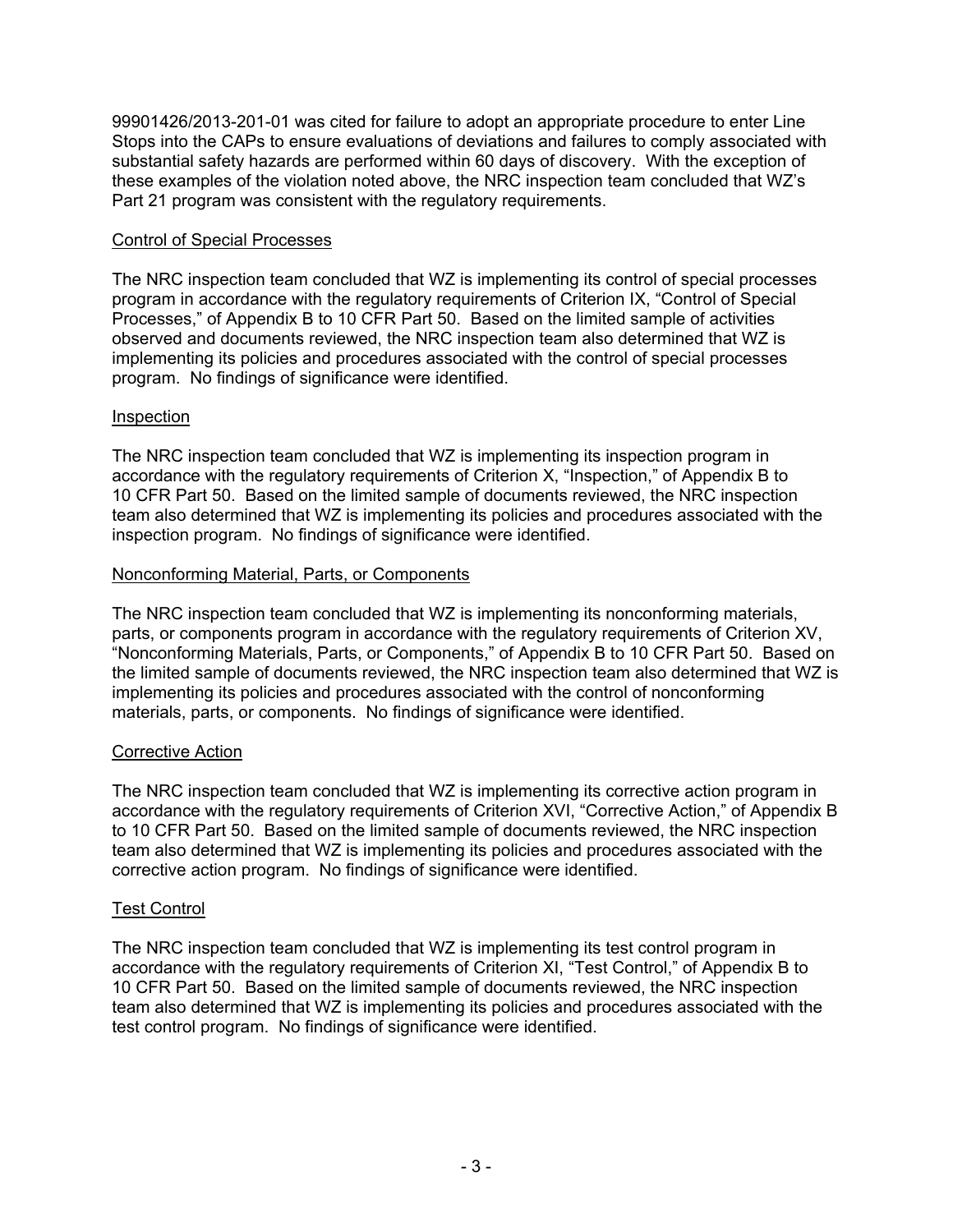#### Control of Measuring and Test Equipment

The NRC inspection team concluded that WZ is implementing its measuring and test equipment program in accordance with the regulatory requirements of Criterion XII, "Control of Measuring and Test Equipment," of Appendix B to 10 CFR Part 50. Based on the limited sample of documents reviewed, the NRC inspection team also determined that WZ is implementing its policies and procedures associated with the measuring and test equipment program. No findings of significance were identified.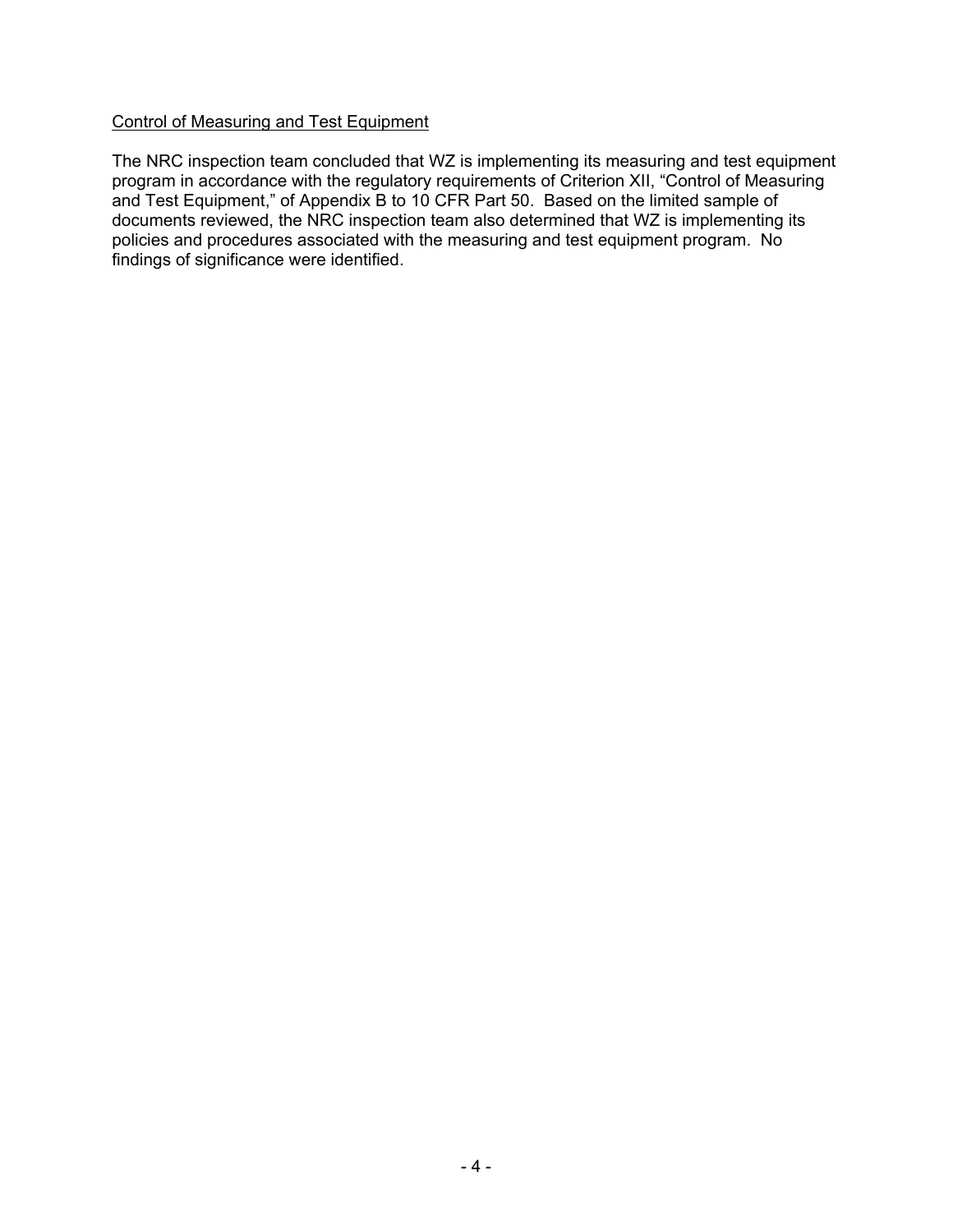## **REPORT DETAILS**

The U.S. Nuclear Regulatory Commission (NRC) inspection team observed various activities related to Westinghouse Western Zirconium (WZ) quality assurance (QA) activities associated manufacturing and testing activities associated with Zircaloy-4, Zircaloy-2 and ZIRLO components. Some of the specific activities observed by the NRC inspection team include:

• Nondestructive examination (NDE) requirements and testing for the flat, bar, and tubular (TREX) product lines

In addition to observing these activities, the NRC inspection team verified that measuring and test equipment (M&TE) was properly identified, marked, calibrated, and used within its calibrated range. In addition, the NRC inspection team walked down WZ's manufacturing and testing areas and verified that nonconforming components were properly identified, marked, and segregated when practical, to ensure that they were not reintroduced into the manufacturing processes.

#### 1. 10 CFR Part 21 Program

#### a. Inspection Scope

The NRC inspection team reviewed WZ's policies and implementing procedures that govern WZ's Title 10 of the *Code of Federal Regulations* (10 CFR) Part 21, "Reporting of Defects and Noncompliance," program to verify compliance with the regulatory requirements. In addition, the NRC inspection team evaluated the 10 CFR Part 21 postings and a sample of WZ's purchase orders (POs) for compliance with the requirements of 10 CFR 21.6, "Posting Requirements," 10 CFR 21.21, "Notification of Failure to Comply or Existence of a Defect and its Evaluation," and 10 CFR 21.31, "Procurement Documents." The NRC inspection team also reviewed the procedures that govern corrective action and the control of nonconforming items to verify an adequate link to the 10 CFR Part 21 process. Furthermore, the NRC inspection team discussed the 10 CFR Part 21 program with WZ's management and technical staff. The attachment to this inspection report lists the documents that the NRC inspection team reviewed.

#### b. Observations and Findings

#### b.1 10 CFR Part 21 Policies and Procedures

The NRC inspection team reviewed "Westinghouse Quality Management System (QMS)," Revision 6, dated April 8, 2011, and Westinghouse Policy / Procedure (WEC) 21.0, "Identification and Reporting of Conditions Adverse to Nuclear Safety," Revision 7.1, dated June 27, 2012, and Westinghouse Policy/Procedure WEC 21.0, "Identification and Reporting of Conditions Adverse to Safety," Revision 4.1, dated October 21, 2008, to verify that Westinghouse effectively implemented the requirements in 10 CFR 21. In addition, the NRC inspection team verified that Westinghouse's corrective action program provides a link to the 10 CFR Part 21 program.

The NRC inspection team reviewed WEC 21.0, Westinghouse's corporate procedure used to implement the requirements of 10 CFR Part 21 for the evaluation and reporting of defects and failures to comply. The procedure includes definitions; organizational responsibilities; flow diagrams for identification, evaluation, and reporting of potential conditions adverse to safety; and posting requirement. The NRC inspectors noted that the current WEC 21.0 defines a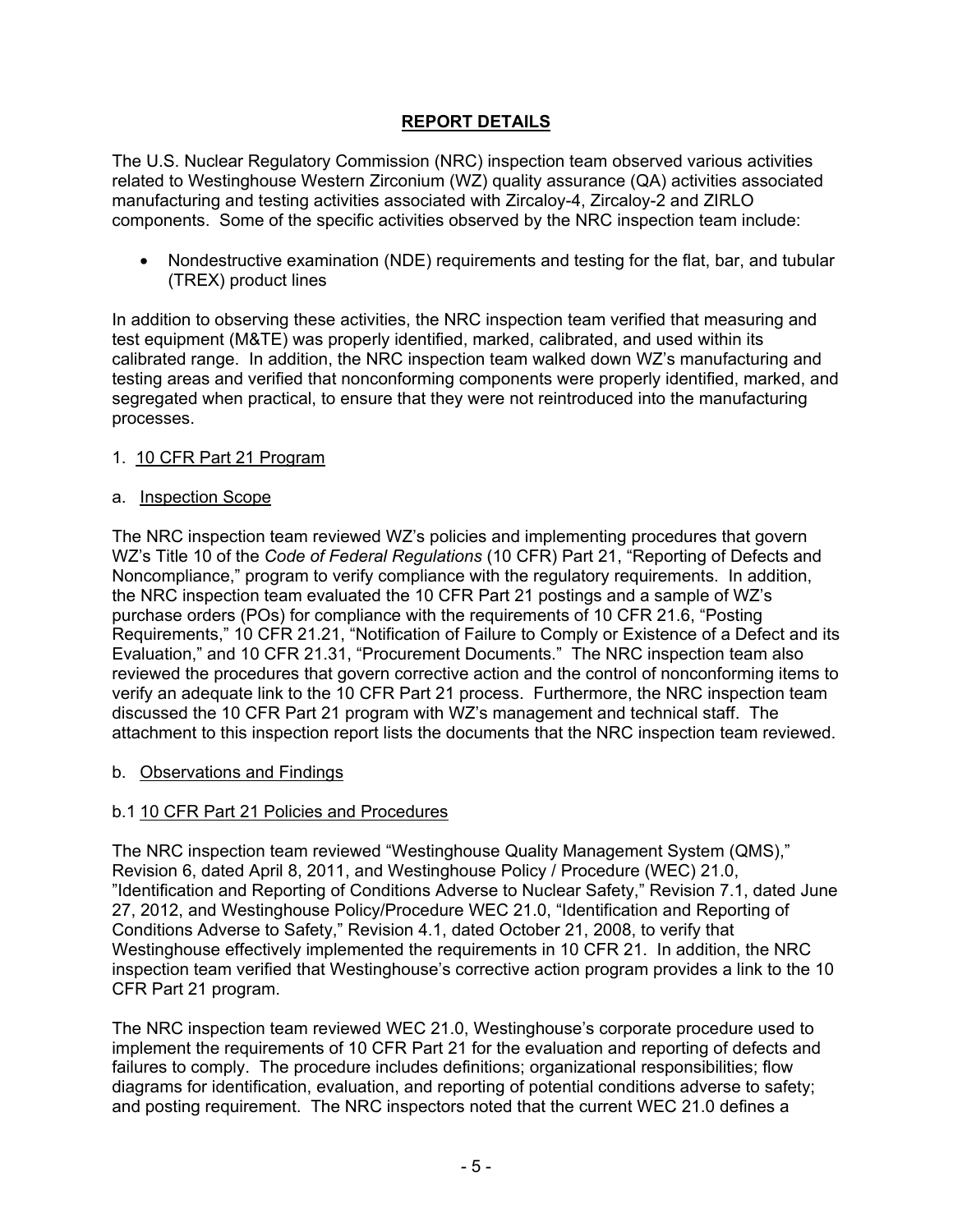potential deviation (PD) as a phase of the Westinghouse Part 21 process that identifies the elements of an issue that establishes the applicability of 10 CFR Part 21, the need for evaluation, and the information required for the evaluation. In Westinghouse terms, this is what 10 CFR Part 21 defines as "Discovery." The PD phase allows Westinghouse 30 calendars days for evaluation of reportability pursuant to 10 CFR Part 21. If Westinghouse makes the determination that during the PD phase there is a potential condition adverse to nuclear safety that needs to be evaluated, then Westinghouse will enter in a phase called potential issue (PI). WEC 21.0 defines PI as a Westinghouse term associated with, and used as an identifier for a potential condition adverse to nuclear safety that must be evaluated to comply with the requirements under 10 CFR Part 21. In accordance with WEC 21.0, the PI phase begins at the closure of the PD phase and it can last up to 60 days. WEC 21.0 states that PD is the same as discovery, which occurs when a potential issue is opened after the evaluation of a potential condition adverse to safety. Then NRC inspection team noted that, WEC 21.0 provides a second definition for discovery, which is the definition from Section 21.3, "Definitions," to 10 CFR Part 21, "Reporting of Defects and Failures to Comply." Section 21.3 states, in part, that: "*Discovery* means the completion of the documentation first identifying the existence of a deviation or failure to comply potentially associated with a substantial safety hazard within the evaluation procedures discussed in § 21.21(a)." The NRC inspection team observed that this definition is consistent with the regulations. However, the NRC inspection team determined that Westinghouse's procedures incorrectly describe the point of discovery. Specifically, the definition of the PD phase in Section 4.0, Definitions," of WEC 21.0, incorrectly describes discovery. The PD allows 30 calendar days to make a determination if Westinghouse needs to open a PI for evaluation. The PD and PI processes respectively allowed for 30 and 60 calendar days for completion. Therefore, the NRC inspection team determined that WEC 21.0 was not an appropriate procedure to ensure evaluation of deviations and failures to comply associated with a substantial safety hazard within 60 days of discovery. This issue has been identified as an example of Violation 99901426/2013-201-01. Since the example found by the NRC inspection team occurred under Revision 4.1, dated October 21, 2008, the inspectors evaluated the procedure and concluded that the guidance provided in Revision 4.1 to implement Westinghouse Part 21 program has not had any major changes since 2008. This example of violation 99901426/2013-201 is described below, see section "b.2 10 CFR Part 21 Evaluations," of this report.

The NRC inspection team also reviewed WZ's Procedure WZP21-CATS, "Western Zirconium Policy for Reporting of Significant Defect and Noncompliences," Revision 4, dated October 23, 2012. WZP21-CATS is a WZ specific procedure used to implement the 10 CFR Part 21 program consistent with WEC 21.0. The procedure's scope states, in part, "This policy describes how WZ shall identify, evaluate, and report any defects and noncompliances which would prevent those products from performing in a safe manner." The procedure also describes the postings and posting locations to satisfy 10 CFR 21.6, "Posting Requirements."

The NRC inspection team reviewed WZ-CAPS, "Western Zirconium Corrective Action Process Procedure," Revision 10, dated June 11, 2012, and WZP14-CAS, "Western Zirconium Policy for Corrective and Preventive Action," Revision 5 dated, October 26, 2010, that are used in conjunction with Westinghouse Policy and Procedure WEC 16.2, " Westinghouse Corrective Action Process," Revision 4.1, dated April 17, 2012, relating to the corrective action program to verify that there was an appropriate link between the Part 21 program and corrective action process.

The NRC inspection team verified that each of these procedures provide adequate guidance for evaluating deficiencies, as appropriate, for 10 CFR Part 21 applicability. In addition, the NRC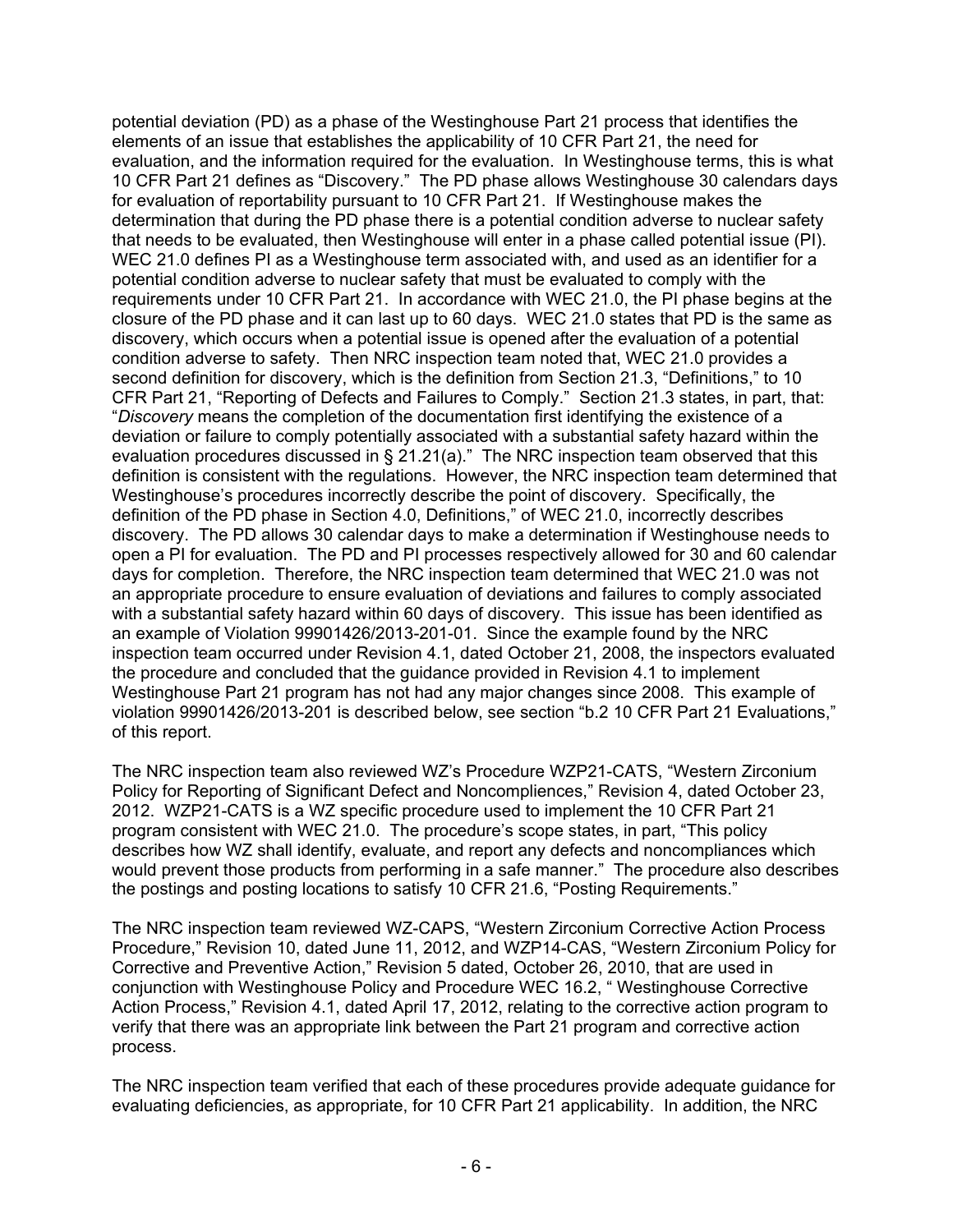inspection team reviewed numerous corrective action reports and Line Stop reports to verify that they were appropriately considered for evaluation.

During the review of procedure WZ-LINE STOP, "Western Zirconium LINE STOP PROCEDURE," Revision 4, dated July 20, 2012, used at WZ to implement the line stop process, the NRC inspection team noted the procedure does not provide adequate guidance to managers on when a line stop needs to be entered into CAPs. WZ-LINE STOP states that, "All line stops dealing with safety, quality, equipment, environment, or process defect shall be entered into CAPs…Line stops dealing with documentation defects will be left up to the manager's discretion." The procedure does not provide any guidance or acceptance criteria of what constitutes a "documentation defect."

The NRC inspection team reviewed a sample of 5 line stop reports for 2013. During the review of the line stop reports the NRC inspection team noted that each of the reports did not provide objective evidence if the line stop report was entered into CAPS. The NRC inspection team observed that the content of the line stop reports were not in accordance with the requirements of WZ-LINE STOP. The content of the reports depend on what the manager wanted to document as part of the line stop and some reports contained more technical details than others. During conversations with WZ, the NRC inspection team requested any CAPs generated as a consequence of the line stops to review. The CAP Manager was not able to identify if there were any CAPs generated by reading the line stop report. The CAP Manager had to physically enter in the CAP system database and manually search for specific key words to find if there was any possible match to a CAPs. The NRC inspection team reviewed the process contained in WZP21-CATS, the process described in WEC 21.0, and interviewed personnel with responsibility for the review of potential 10 CFR Part 21 issues. In these discussions, the NRC inspection team learned that the Issue Review Committee (IRC) is responsible for reviewing Issue Reports generated by CAPs and notifies the Regulatory Compliance group for their review in accordance with WEC 21.0. The IRC is also responsible for deciding if a potential condition adverse to safety warrants further analysis to determine whether it is a deviation or failure to comply. The NRC inspection team determined that WZ-LINE STOP was not an appropriate procedure to ensure that line stops are entered into CAPs for IRC group evaluation for deviations and failures to comply associated with a substantial safety hazard within 60 days of discovery. This issue has been identified as an example of Violation 99901426/2013-201-01 and is described below, see section "b.2 10 CFR Part 21 Evaluations," of this report.

## b.2 10 CFR Part 21 Evaluations

The NRC inspection team reviewed corrective action Issue Report Corrective Action Plan (CAP) # 08-231-M033, which was entered in the corrective action program on August 18, 2008, regarding four lots of GNF Zr2 bar failed to meet required specifications. The CAP stated that, "Final product bar from three different ingots in two different anneal runs failed the grain size test and metallographic test for atypical grains. The bar was from ingots U06827L, U06867L, and U06865L. These were travelers 55597, 55608, 55609, and 55610 vacuum annealed in runs 8-H3IP and 8H4IP."

On August 20, 2008, the IRC concluded that this issue needed to be evaluated in accordance with WEC 21.0. Once the determination was made, the IRC proceeded to update the Issue Review Committee Assessment section in Issue Report # 08-231-M033 and selected the option "YES" under one of the questions. The question states, "Does this issue potentially represent a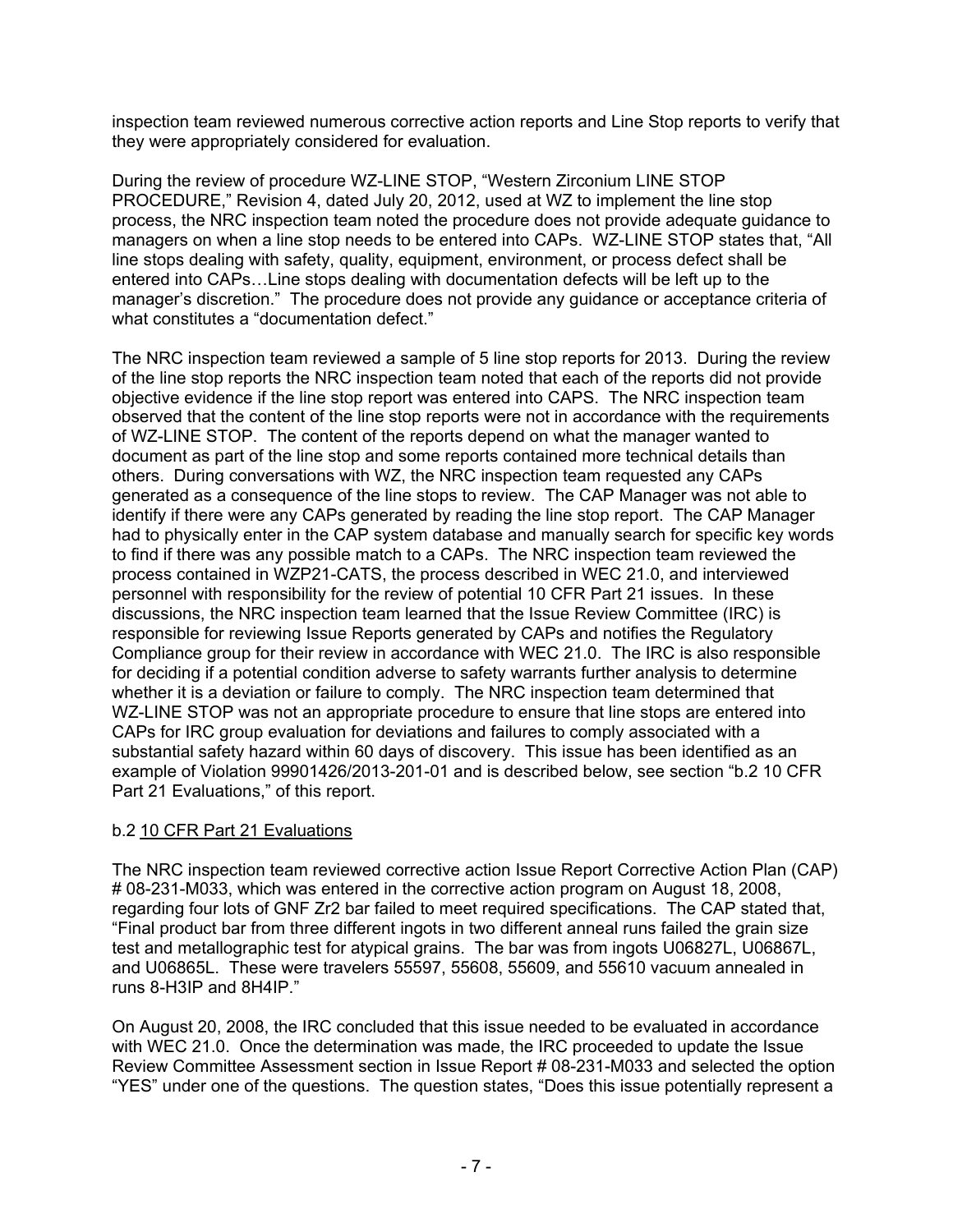condition adverse to nuclear safety pursuant to the requirements of Westinghouse Policy / Procedure WEC 21.0 or WEC 22.2?"

On September 3, 2008, Westinghouse investigated the cause of the anomalous microstructure in Zr-2 bars from two vacuum annealing runs in the Ipsen furnace and found that the insulation at one end of the furnace was damaged. The investigation also revealed that the in-load thermocouples were not positioned at the extreme ends of the load, meaning that material near each end of the furnace was outside the envelope defined by the load thermocouples. Therefore, the material did not necessarily meet either the temperature or time at temperature requirements. The Westinghouse investigation revealed that 61 lots were processed in the furnace during the period the insulation may have been damaged. By the time the damaged insulation was discovered, 11 of the 61 lots identified had been shipped. Five lots went to GE Hitachi Energy Canada and six lots went to Westinghouse's subcontractor Vallorbes.

Westinghouse engineering evaluation for the six lot shipped to Vallorbes dated November 6, 2008, concluded that the samples of the material annealed during the time period in question was tested for hardness on each end of each bar and was not affected and was acceptable for use. The report states that, "If the damage affected the bar, one end of the bar would be significantly harder than the other end of the bar." The test result documented in the engineering evaluation showed that there is not a consistent difference in the hardness between the ends, concluding that the material was effectively annealed and can be use without restrictions.

The NRC inspection team determined that the completion of the IRC assessment of Issue Report # 08-231-M033 indicating that the issue was a potential condition adverse to nuclear safety pursuant to the requirements of WEC 21.0, which first identified the existence of the deviation. The Issue Report # 08-231-M033 was forwarded to the Regulatory Compliance group for further evaluation as required by WEC 21.0.

Westinghouse closed Issue Report # 08-231-M033 under PD-647 on December 10, 2008, 112 days after discovery of the IRC assessed that the issue was a potential condition adverse to nuclear safety. The NRC inspection team verified that PD-647 provided a Part 21 evaluation concluding the deviation identified in Issue Report # 08-231-M033 was not a defect that could create a substantial hazard reportable under Part 21. The NRC inspection team noted that Westinghouse did not complete its evaluation within 60 days of discovery. This issue has been identified as an example of Violation 99901426/2013-201-01.

During the review of WZ's line stop reports, the NRC inspection team requested WZ provide a CAP for Line Stop 8100. Line Stop 8100, "Procedure does not exist and/or do not reflect best practice for the use of the Chevalier grinder, Bryant grinder and machining of dies via the Bridgeport mill," dated April 24, 2013, documented a concern that an activity affecting quality was performed without a procedure. According to WZ-LINE STOP this issue can be categorized as an Equipment Line Stop. Section 4.4 of WZ-LINE STOP states that, "Equipment Line Stops affect the operation of a specific piece of machinery or equipment used in a process." In addition, step 2.5 of WZ-LINE STOP states that, "All line stops dealing with safety, quality, equipment, environment, or process defects shall be entered into the CAPs…Line stops dealing with documentation defects will be left up to the manager's discretion." WZ-LINE STOP procedure does not provide guidance on how to make the determination when a line stop needs to be entered into the CAPs. The NRC inspection team concluded that in accordance with section 2.5 of WZ-LINE STOP, the manager failed to enter the Line Stop 8100 into WZ's CAPs. The NRC inspection team identified an example where WZ failed to generate a CAP and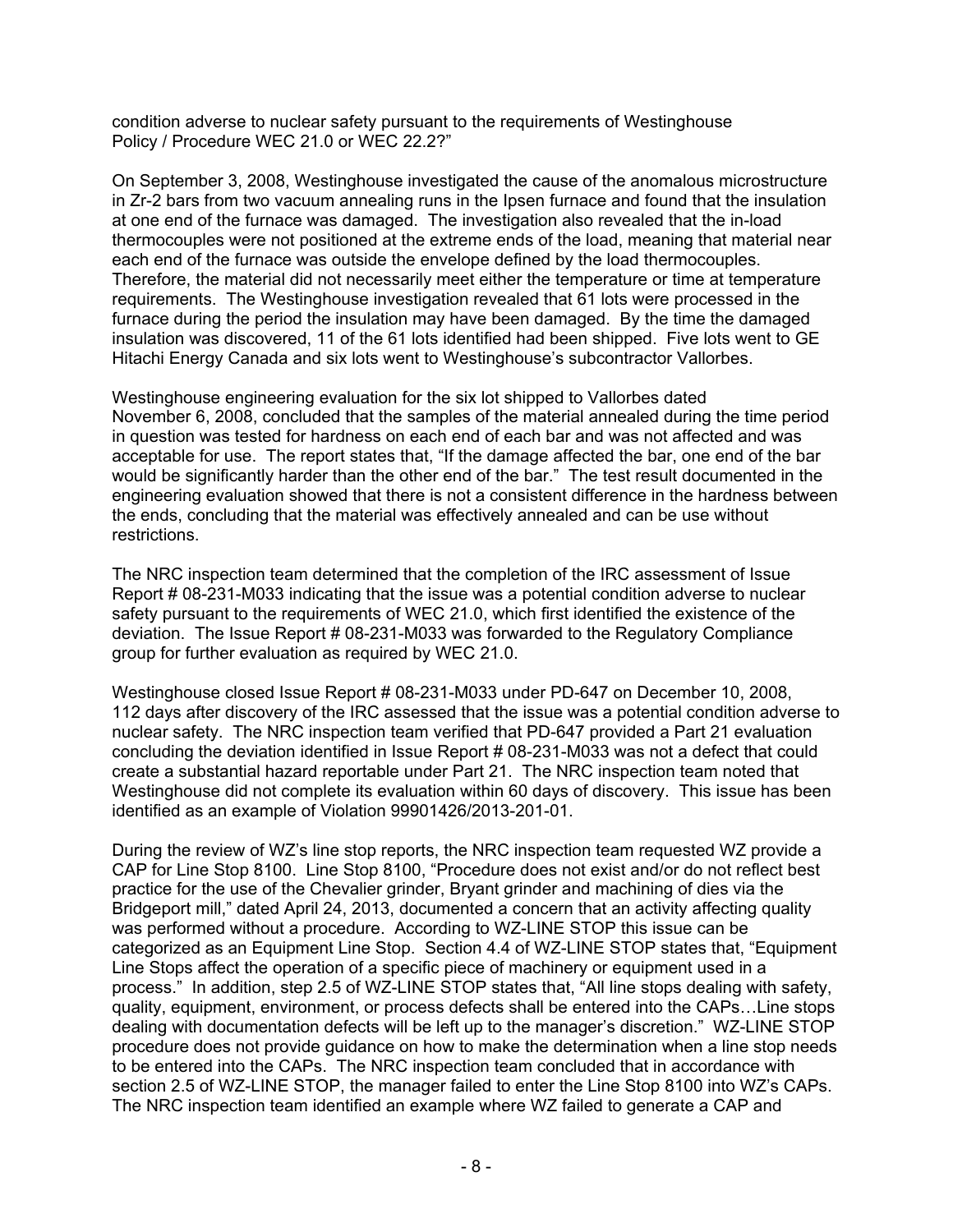evaluate for Part 21 in accordance with WZP21-CATS for Line Stop 8100. This issue has been identified as an example of Violation 99901426/2013-201-01.

## b.3 10 CFR Part 21 Postings

The NRC inspection team verified the Part 21 postings as well as the content of WZ's 10 CFR Part 21 postings. The NRC inspection team verified that the postings contained the information required by 10 CFR 21.6. The NRC inspection team walked down to the location and verified that WZ posted the required documents in conspicuous location consistent with the intent of 10 CFR 21.6(2).

#### c. Conclusion

The NRC inspection team issued Violation 99901426/2013-201-01 in association with WZ's failure to implement the regulatory requirements of 10 CFR Part 21. Violation 99901426/2013-201-01 cites WZ for failing to perform an evaluation of a deviation within 60 days of discovery and to generate a CAP for Line Stop 8100 and evaluate for Part 21 in accordance with WZP21-CATS.

#### 2. Control of Special Processes

#### a. Inspection Scope

The NRC inspection team reviewed WZ's policies and implementing procedures that govern the control of special processes to verify compliance with the regulatory requirements of Criterion IX, "Control of Special Processes," of Appendix B to 10 CFR Part 50. The NRC inspection team also reviewed the training program and inspector qualifications for the nondestructive examination (NDE) requirements for the flat, bar, and tubular (TREX) products. In addition, the NRC inspection team discussed the control of special processes program with WZ's management and technical staff. The attachment to this inspection report lists the documents that the NRC inspection team reviewed.

#### b. Nondestructive Examination

The NRC inspection team reviewed the training program described in WZ-TQI-001, "Training and Qualifying Inspectors" Revision 2, dated January 4, 2013, for WZ's inspection personnel. WZ-TQI-001 states that the SNT-TC-1A, "Recommended Practice, Personnel Qualification and Certification in NDT," 1980 Edition, are the required training guidelines for WZ's Level II and Level III inspectors. The NRC inspection team determined that WZ's inspectors were appropriately qualified and perform inspection activities in accordance with the approved WZ's policies and procedures.

The NRC inspection team reviewed TIP-CBP(C)-02, "Quality Plan for Cold Finished Zirconium Alloy Bar", Revision 16, date February 1, 2013, TIP-BTB(B)-02, "Quality Plan for Zirconium Lined Zircaloy-2 Hollow Quenched Barrier TREX," Revision 10, dated January 1, 2007, and PQAR-1226, "Procurement Quality Assurance Requirements For Zirc Bar," Revision 1, dated July 16, 2008. The NRC inspection team also reviewed PQAR 1288, "Procurement Quality Assurance Requirements for Low Tin Zirlo Strip and Sheet-Westinghouse Specification," Revision 1, March 5, 2013 and PQAR-1234, "Procurement Quality Assurance Requirements for ZIRLO Tube Shell for W Nuclear Fuel ENUSA and EDF Application (SAP Part Number TXSMPZ2.5)," Revision 1, dated March 30, 2013.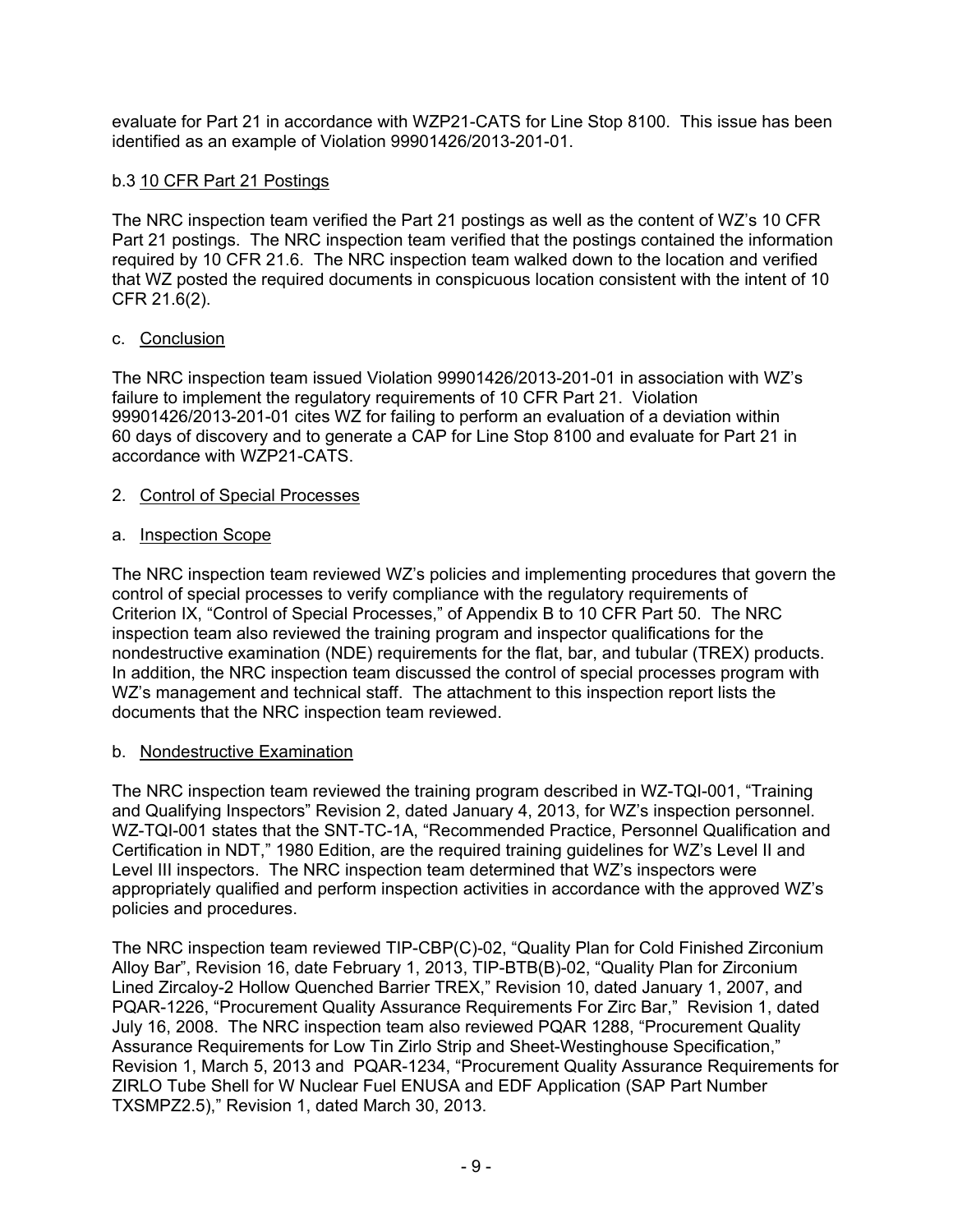The applicable product requirements are described in the purchase orders for each product and can vary based on customer needs. WZ staff produced the purchase orders which specified the required QA programs, QA program documents, and demonstrated how they are to meet the QA requirements for each order. All documents are stored electronically and can be found, reviewed, and printed from a number of ETAPS (Electronic Training and Procedure System) computer terminals throughout the facility.

The NRC inspection team observed that the NDE staff at WZ review the relevant procedures every morning on ETAPS before conducting nondestructive testing. The NRC inspection team reviewed inspection procedures IN-OP-1201, "Bar Inspection for Product Less than 0.750" In Diameter" Revision 9, dated April 25, 2013, and NDT-UTB-1196A, "General Ultrasonic Inspection Procedure for Cylindrical Bar Product," Revision 11, dated January 18, 2013, for the inspection of bar product. In addition, the NRC inspection team observed NDE testing of bar product using the ROTA 25 ultrasonic testing system.

## c. Conclusion

The NRC inspection team concluded that WZ is implementing its control of special processes program in accordance with the regulatory requirements of Criterion IX, "Control of Special Processes," of Appendix B to 10 CFR Part 50. Based on the limited sample of activities observed and documents reviewed, the NRC inspection team also determined that WZ is implementing its policies and procedures associated with the control of special processes program. No findings of significance were identified.

## 3. Inspection

## a. Inspection Scope

The NRC inspection team reviewed WZ's policies and implementing procedures that govern the inspection program to verify compliance with the requirements of Criterion X, "Inspection," of Appendix B to 10 CFR Part 50. The NRC inspection team reviewed the nondestructive testing procedures for flat product, bar product, tubular products, quality assurance requirements for several purchase orders, and observed nondestructive tests of the flat product and bar product. In addition, the NRC inspection team discussed the inspection program with WZ's management and technical staff. The attachment to this inspection report lists the documents that the NRC inspection team reviewed.

## b. Observations and Findings

# In-process and Final Inspections

The NRC inspection team reviewed inspections procedure IN-OP-1000, "Tube Shell Inspection," Revision 8, dated January 24, 2012, which was used to inspect WZ's TREX product. The NRC inspection team reviewed strip charts inspection data from the ROTA 130 ultrasonic test system use for the IN-OP-1000 testing. The NRC inspection team noted a trained in-process inspector can operate the test equipment for the ultrasonic data recordings, but requires qualified Level III inspectors to review and sign for test data acceptance of TREX product. The ROTA 130 measures the inner diameter and outer diameter of the tubular product to assure the diameter and thickness of the TREX is within required tolerances. The ROTA 130 is also used to inspect the TREX product for cracking and de-bonding issues. The NRC inspection team observed that if the TREX product is not properly centered in the ROTA 130 system, it could result in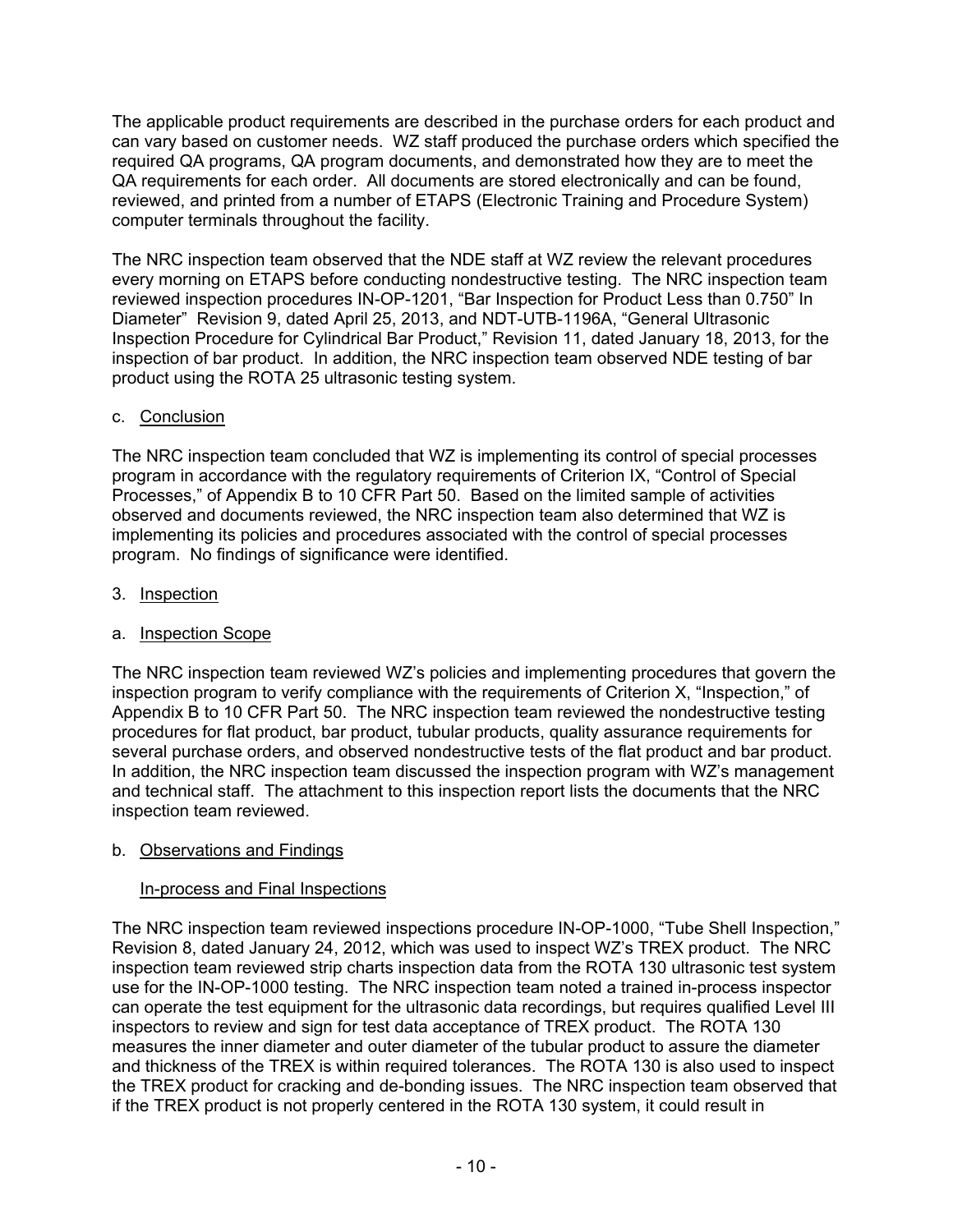deviations of inner and outer diameters, but the inner and outer diameters requirements are set to such tight tolerances that a poorly centered tube would result in a test failure. The NRC inspection team also noted that failed tubes are reworked and then recycled in accordance with WZ's nonconformance procedures.

The NRC inspection team reviewed inspection procedure NDT-UTR-001, "Western Zirconium Ultrasonic Inspection of Rectangular Shaped Materials," Revision 9, dated July 12, 2012, for the flat plate product. NDT-UTR-001 states that a trained in-process inspector can operate the test equipment for the ultrasonic data recordings, but requires qualified Level III inspectors to review and sign for test data acceptance of flat product. The NRC inspection team also observed WZ's immersion tank system used for flat plate product inspections and an inspection of zirconium plate. The NRC inspection team noted that an in-process inspector first scanned the plate product and a qualified Level III inspector performs the final data review and test acceptance for the flat product.

#### c. Conclusion

The NRC inspection team concluded that WZ is implementing its inspection program in accordance with the regulatory requirements of Criterion X, "Inspection," of Appendix B to 10 CFR Part 50. Based on the limited sample of documents reviewed, the NRC inspection team also determined that WZ is implementing its policies and procedures associated with the inspection program. No findings of significance were identified.

#### 4. Test Control

#### a. Inspection Scope

The NRC inspection team reviewed WZ's policies and implementing procedures that govern the test control program to verify compliance with the requirements of Criterion XI, "Test Control," of Appendix B to 10 CFR Part 50. In addition, the NRC inspection team discussed the test control program with WZ's management and technical staff. The NRC inspection team also reviewed a sample of test procedures. The attachment to this inspection report lists the documents that the NRC inspection team reviewed.

#### b. Observations and Findings

## b.1 Test Plan and Procedures

The NRC inspection team reviewed POs for TREX, bar, and flat plate product. The NRC inspection team reviewed PO 5500002074, "Stock Transport Sched. Agreement 5500002074," Revision 1, dated October 11, 2011, and the applicable testing procedure NDT-UTR-001. The inspection procedure NDT-UTR-001 was reviewed and approved by the customer. The NRC inspection team also reviewed Global Nuclear Fuel (GNF) PO 437059036," GNF Purchase Order 437059036," Revision 3, dated February 25, 2013, and the applicable testing procedure TIP-CRP(CC)-02, "Quality Plan for Corrosion Resistant Zirconium Alloy Channel Strip," Revision 23, dated February 1, 2013. The NRC inspection team determined the ultrasonic testing activities for flat product were performed according to the POs and regulatory requirements.

The NRC inspection team reviewed PO 437058952, "GNF Purchase Order 437058952," Revision 3, dated January 11, 2013, for bar product and the applicable testing procedure TIP-CBP(C)-02, "Quality Plan for Cold Finished Zirconium Alloy Bar," Revision 16, dated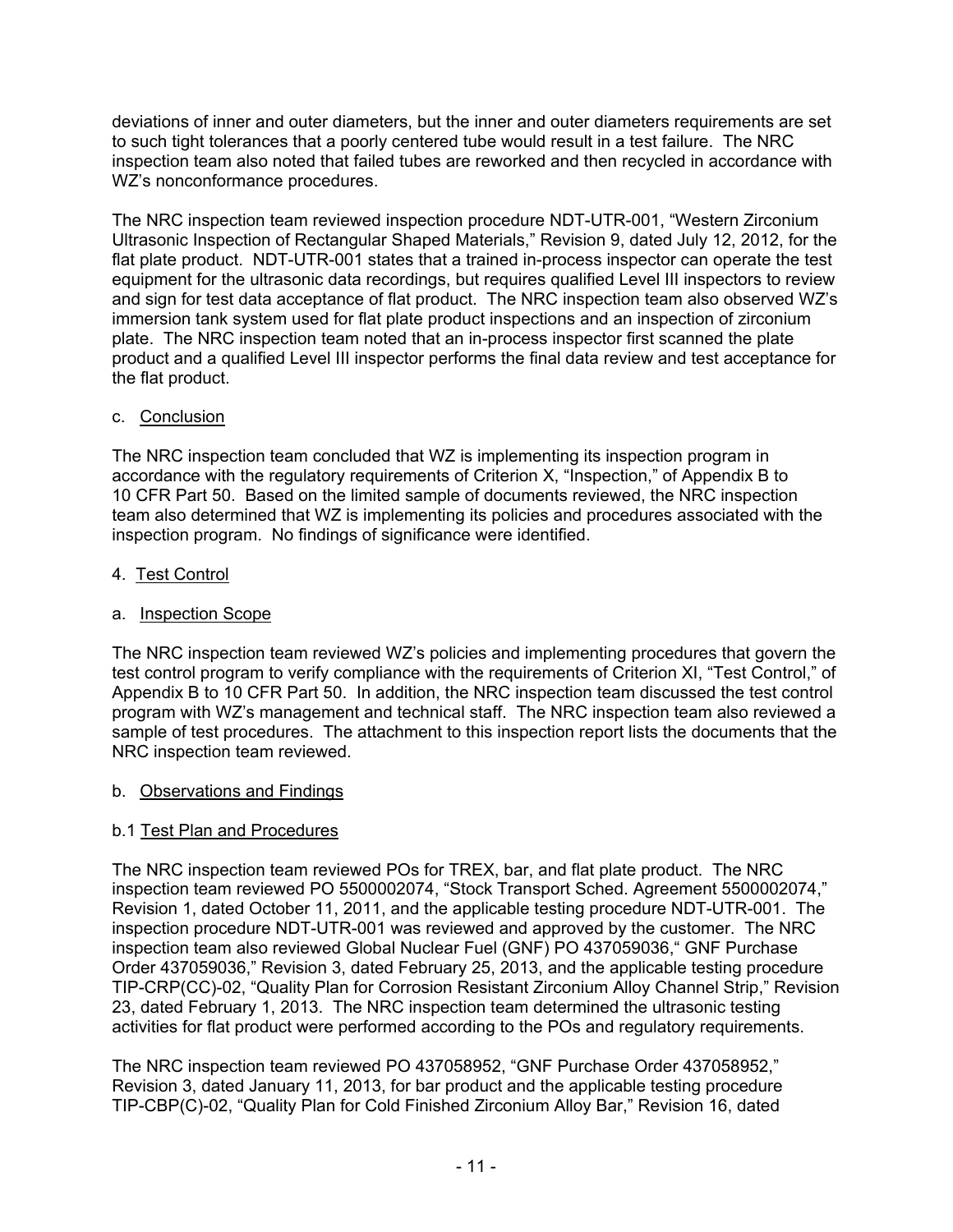February 1, 2013, which describes the ultrasonic testing requirements. The NRC inspection team also reviewed PO 5500002042, "Change to Stock Transport Sched Agreement 5500002042," Revision 1, dated September 16, 2011. PO 5500002042 specified the use of PQAR-1226 and the applicable testing procedure NDT-UTB-1196A. The NRC inspection team determined the ultrasonic testing activities of bar product were performed according to the POs and regulatory requirements.

The NRC inspection team also reviewed PO 437058947, "GNF Purchase Order 437058947," Revision 5, dated April 2, 2013, for the TREX products. This PO requires the use of TIP-BTB(B)-02, which specifies the ultrasonic testing requirements for the tubular product. The NRC inspection team determined the ultrasonic testing activities of TREX product were performed according to the POs and regulatory requirements.

## b.2 Test Results and Data Evaluation

The NRC inspection team reviewed the recorded electronic inspection data for the flat plate product, and bar product and determined that the recorded inspection data met the POs and regularly requirements. In addition, the NRC inspection team reviewed recorded electronic inspection data for TREX products recorded on strip charts and determined that the strip chart data for the TREX met the POs and regulatory requirements.

## c. Conclusion

The NRC inspection team concluded that WZ is implementing its Test Control program in accordance with the regulatory requirements of Criterion XI, "Test Control," of Appendix B to 10 CFR Part 50. Based on the limited sample of documents reviewed, the NRC inspection team also determined that WZ is implementing its policies and procedures associated with the Test Control program. No findings of significance were identified.

# 5. Control of Measuring and Test Equipment (M&TE)

# a. Inspection Scope

The NRC inspection team reviewed WZ's policies and implementing procedures that govern the M&TE program to verify compliance with the requirements of Criterion XII, "Control of Measuring and Test Equipment," of Appendix B to 10 CFR Part 50. The NRC inspection team also reviewed a sample of the recorded calibrations of the ultrasonic equipment used to inspect the bar, flat, and TREX products. In addition, the NRC inspection team discussed the M&TE program with WZ's management and technical staff. The attachment to this inspection report lists the documents that the NRC inspection team reviewed.

## b. Observations and Findings

The NRC inspection team reviewed the calibration methods and standards used to assure the testing equipment is functioning and adjusted properly. The NRC inspection team reviewed QPI(12)-A, "Tubeshell Inspection Standard A," Revision 4, dated August 18, 2011, QPI(07)-A, "2.5" TREX Inspection Standard," Revision 22, dated July 26, 2011, QPI(07)-U, "Bar Inspection For Product Less than 0.750" in Diameter," Revision 7, dated April 8, 2013, and PS-UT-TB-72, "Ultrasonic Test Standard," Revision 1, dated January 6, 1998 for flat products. The standards reviewed have ideal flaws, such as notches and flat bottom holes, which provide ultrasonic reflections. These ultrasonic reflections are used to test and calibrate the ultrasonic testing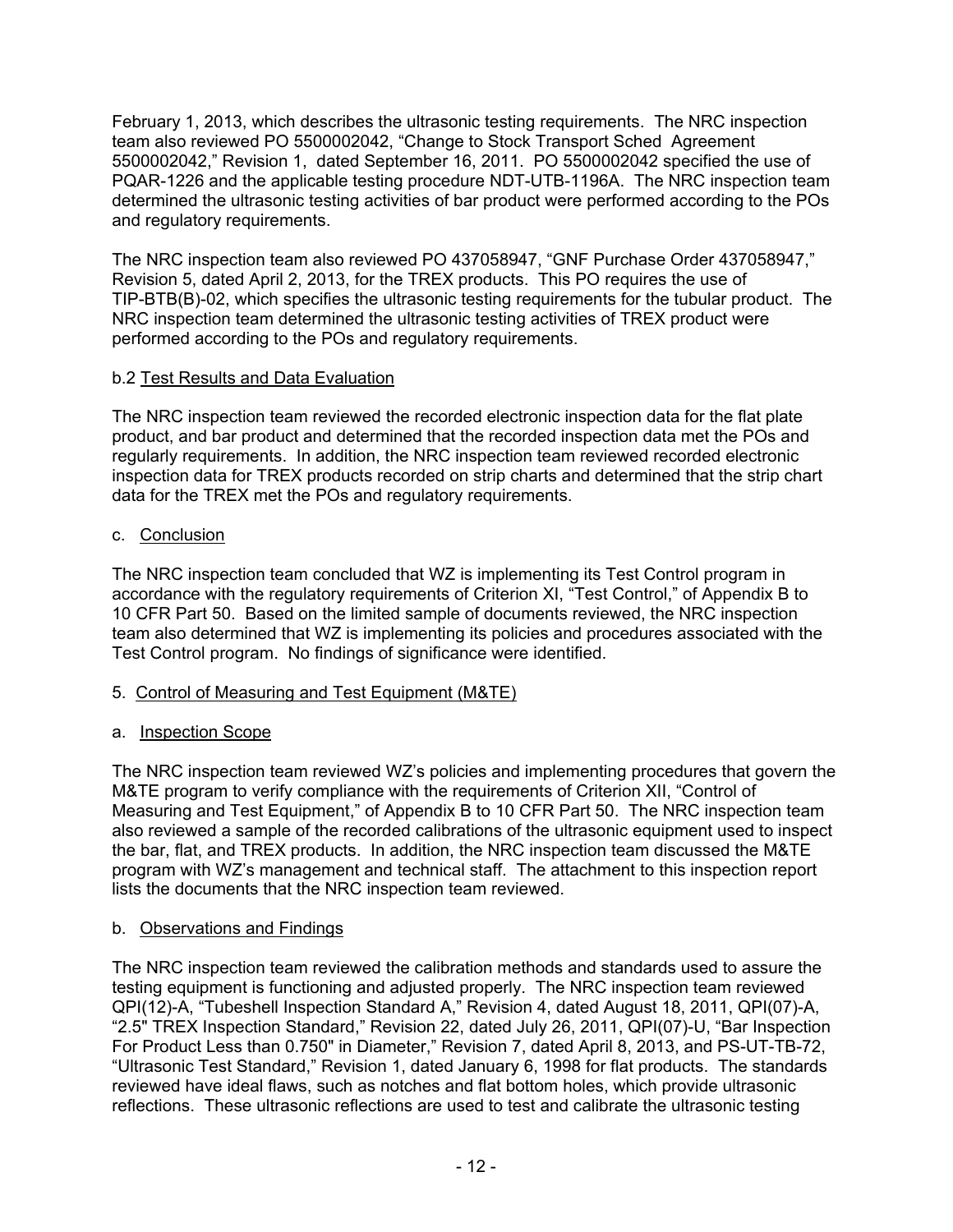equipment responses, before, periodically during, and after each production run. The NRC inspection team confirmed that the strip charts test data results from the TREX and bar product calibrations met the acceptance criteria specified in the POs.

The NRC inspection team observed inspection activities for flat plate products. Two identical inspection standards are placed on either side of the plates to be inspected for comparison and calibration. These plates are included in every recorded scan for the flat product. The data is recorded electronically for the flat plate products and reviewed for acceptance by Level III inspectors. The NRC inspection team confirmed that the test results for flaws in the calibration standards met the acceptance criteria specified in the POs and regulatory requirements.

#### c. Conclusion

The NRC inspection team concluded that WZ is implementing its Measuring and Test Equipment program in accordance with the regulatory requirements of Criterion XII, "Control of Measuring and Test Equipment," of Appendix B to 10 CFR Part 50. Based on the limited sample of documents reviewed, the NRC inspection team also determined that WZ is implementing its policies and procedures associated with the M&TE program. No findings of significance were identified.

#### 6. Nonconforming Materials, Parts, or Components

#### a. Inspection Scope

The NRC inspection team reviewed WZ's policies and implementing procedures that govern the control of nonconformances to verify compliance with the requirements of Criterion XV, "Nonconforming Materials, Parts, or Components," of Appendix B to 10 CFR Part 50. The NRC inspection team reviewed a sample of nonconformance reports and verified that the disposition and control of nonconformances was in accordance with WZ's procedural guidelines. In addition, the NRC inspection team discussed the nonconformance program with WZ's management and technical staff. The attachment to this inspection report lists the documents that the NRC inspection team reviewed.

## b. Observations and Findings

The NRC inspection team reviewed WZ's procedures WZP13-CNM, "Western Zirconium Policy for Control of Noncomformaces," Revision 16, dated April 18, 2013. WZP13-CNM describes the requirement and responsibilities for control of nonconforming and potential nonconforming material. This includes identification, documentation, evaluation, segregation, review, engineering holds, recycling, corrective action, and disposition of nonconformances. The NRC inspection team also verified that WZP13-CNM provides guidance to evaluate nonconformance for reportability under WZ's 10 CFR Part 21 program.

The NRC inspection team walked down WZ's manufacturing and inspection floor and verified that nonconforming materials were properly identified, marked, and segregated, when practical, to ensure that they were not reintroduced into the production processes. The NRC inspection team also verified that WZ had adequate controls for segregation of in-process nonconforming materials.

The NRC inspection team verified that, for the sample nonconformances reviewed, WZ's had: (1) dispositioned identified nonconformances in accordance with WZ's approved procedures, (2)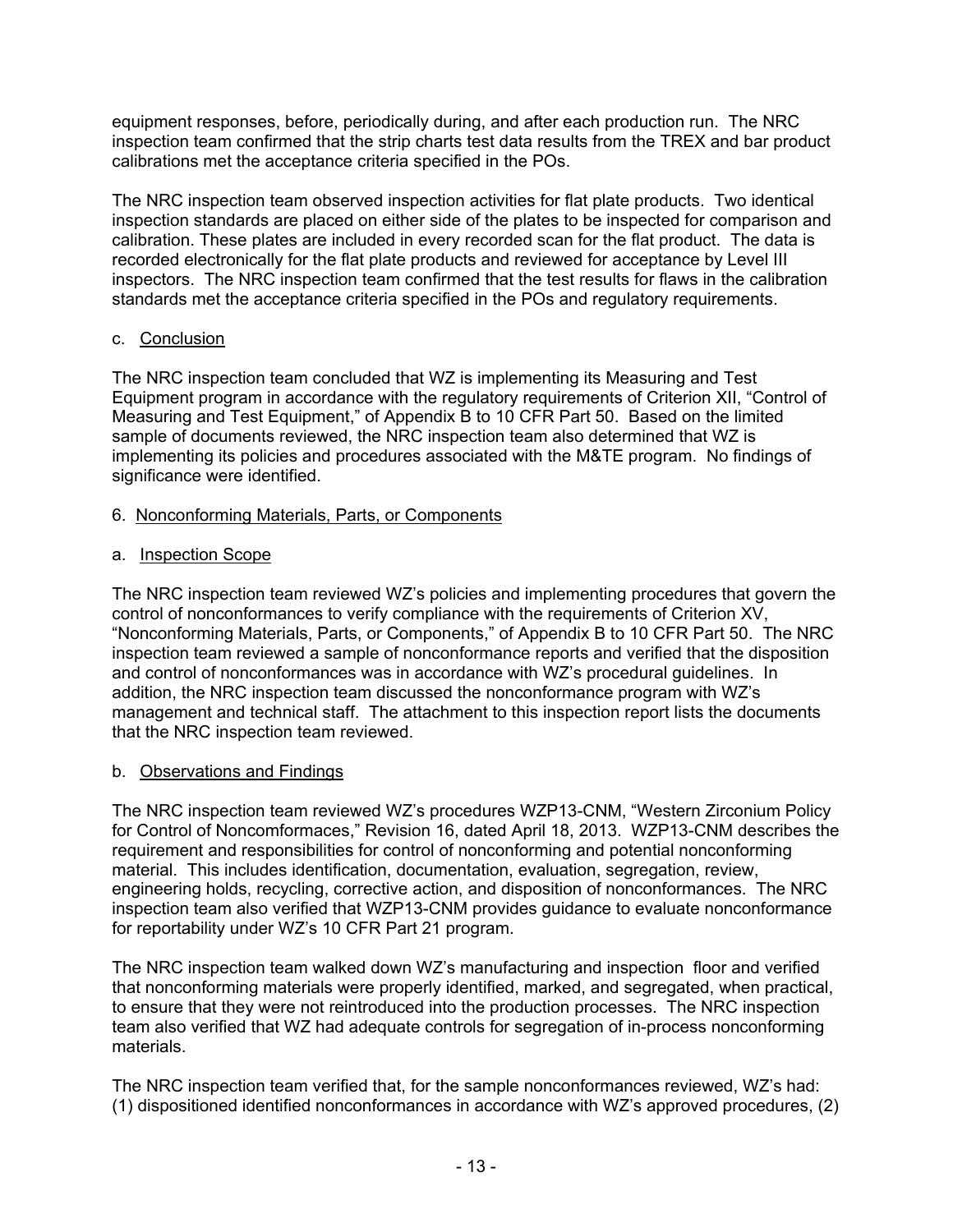presented an appropriate technical justification for each disposition, (3) taken adequate action in regard to the nonconforming material or item, and (4) subjected all identified nonconformances (as appropriate) to an assessment or evaluation under 10 CFR Part 21.

## c. Conclusion

The NRC inspection team concluded that WZ is implementing its nonconforming materials, parts, or components program in accordance with the regulatory requirements of Criterion XV, "Nonconforming Materials, Parts, or Components," of Appendix B to 10 CFR Part 50. Based on the limited sample of documents reviewed, the NRC inspection team also determined that WZ is implementing its policies and procedures associated with the control of nonconforming materials, parts, or components. No findings of significance were identified.

## 7. Corrective Action

## a. Inspection Scope

The NRC inspection team reviewed WZ policies and implementing procedures that govern the corrective action program to verify compliance with the requirements of Criterion XVI, "Corrective Action," of Appendix B to 10 CFR Part 50. The NRC inspection team reviewed a sample of CAPs and verified that the CAPs' disposition and control provide adequate documentation and description of conditions adverse to quality, and specify the cause of these conditions and the corrective actions taken to prevent recurrence. In addition, the NRC inspection team discussed the corrective action program with WZ's management and technical staff. The attachment to this inspection report lists the documents that the NRC inspection team reviewed.

# b. Observations and Findings

The NRC inspection team noted that WZ's procedures WZ-CAPS, "Western Zirconium Corrective Action Process Procedure," Revision 10, dated June 11, 2012, and WZP14-CAS, "Western Zirconium Policy for Corrective and Preventive Action," Revision 5, dated October 26, 2010, which are used in conjunction with Westinghouse Policy and Procedure WEC 16.2, " Westinghouse Corrective Action Process," Revision 4.1, dated April 17, 2012, establishes the process for identifying, recording and correcting conditions adverse to quality, and defined the requirements and responsibilities for assessing enhancements and recommendations. These procedures detailed the process of identifying and documenting conditions adverse to quality under the scope of Westinghouse quality assurance program, investigating and correcting those adverse conditions, and closing CAPs upon completion of corrective action.

The NRC inspection team reviewed a sample of CAPs issued from 2008 to 2013. The NRC inspectors noted that each CAP contained a detailed description of the deficiency, included the appropriate review and accepted, and had been evaluated for applicability of 10 CFR Part 21 requirements. The NRC inspectors evaluated the timeliness of corrective actions and found that, in general, the CAPs are processed in a timely fashion. No findings of significance were identified.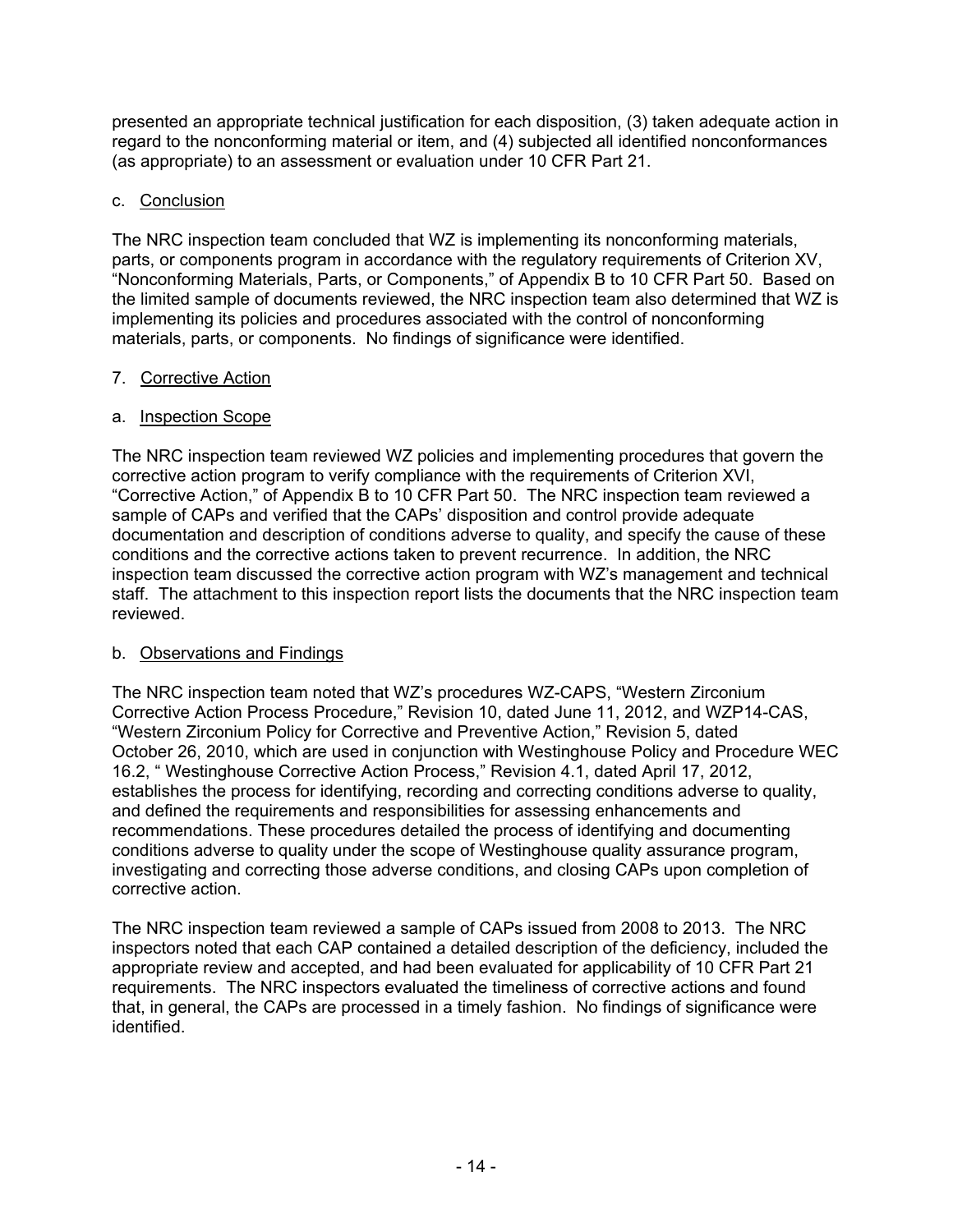#### c. Conclusion

The NRC inspection team concluded that WZ is implementing its corrective action program in accordance with the regulatory requirements of Criterion XVI, "Corrective Action," of Appendix B to 10 CFR Part 50. Based on the limited sample of documents reviewed, the NRC inspection team also determined that WZ is implementing its policies and procedures associated with the corrective action program. No findings of significance were identified.

#### 8. Entrance and Exit Meetings

On May 7, 2013, the NRC inspection team discussed the scope of the inspection with Ms. Kim White, WZ Quality Assurance Manager, and other members of WZ's management and technical staff. On May 8, 2012, the NRC inspection team presented the inspection results and observations during an exit meeting with Ms. Kim White, WZ Quality Assurance Manager, and other members of WZ's management and technical staff. On May 28, 2013, a telephonic re-exit meeting was held with Ms. White, where the lead inspector presented the final results of the inspection. The attachment to this report lists the entrance and exit meeting attendees, as well as those individuals whom the NRC inspection team interviewed.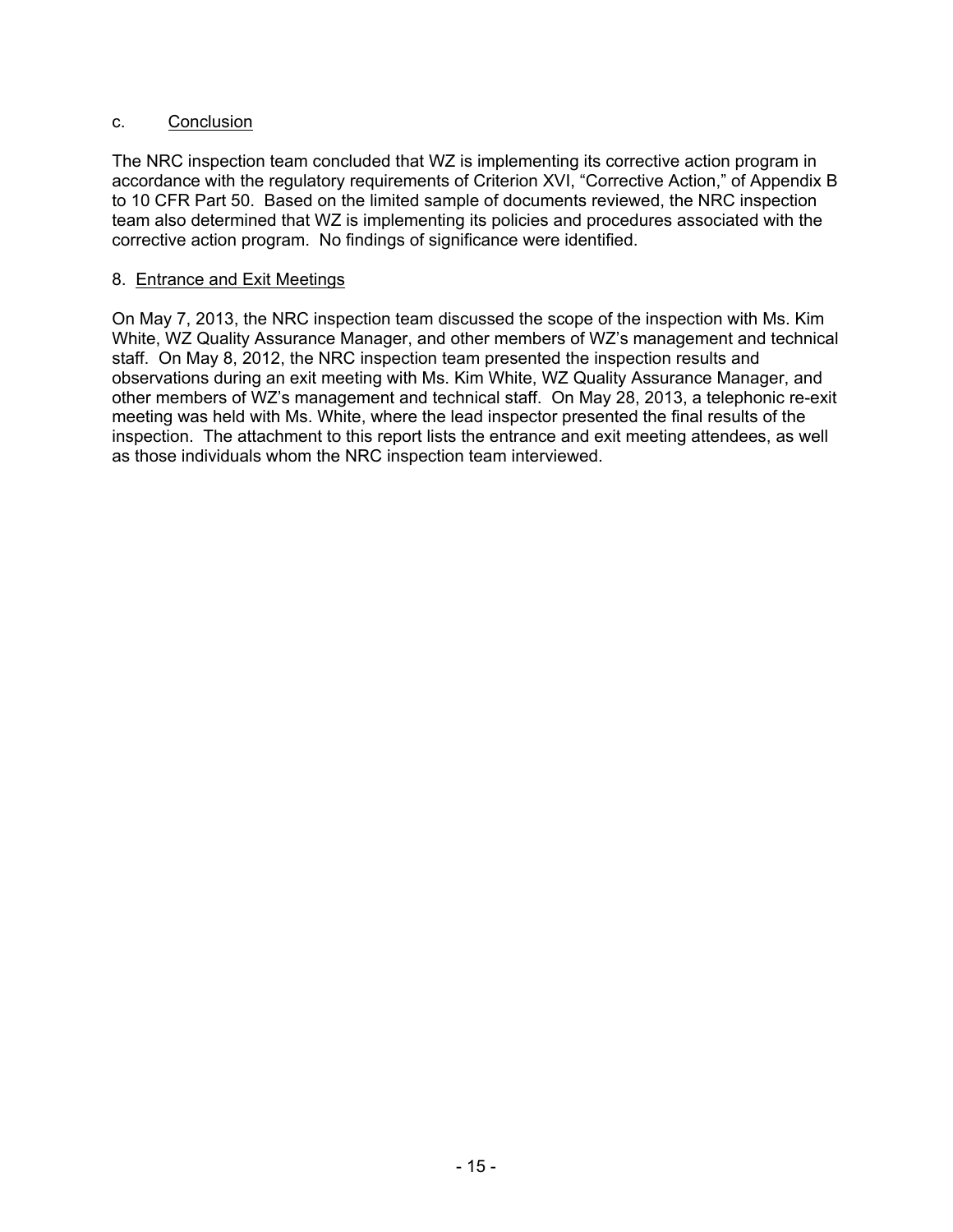# **ATTACHMENT**

# 1. ENTRANCE/EXIT MEETING ATTENDEES

| <b>Title</b><br><b>Name</b> |                                       | <b>Affiliation</b> | <b>Entrance</b> | <b>Exit</b> | <b>Interviewed</b> |
|-----------------------------|---------------------------------------|--------------------|-----------------|-------------|--------------------|
| Aaron Armstrong             | Lead Inspection                       | <b>NRC</b>         | X               | X           |                    |
| Jonathan Ortega-Luciano     | Inspector                             | <b>NRC</b>         | X               | X           |                    |
| Stephen Cumblidge           | <b>Technical Specialist</b>           | <b>NRC</b>         | X               | X           |                    |
| Cynthia Padilla             | <b>Corrective Actions Manager</b>     | <b>WEC</b>         | X               | X           |                    |
| Abbie Wagner                | <b>Quality Engineer</b>               | <b>WEC</b>         | X               | X           |                    |
| <b>Glenn Galer</b>          | <b>Plant Manager</b>                  | <b>WEC</b>         | X               | X           |                    |
| Nickey Brichacek            | <b>Licensing Engineer</b>             | <b>WEC</b>         | X               | X           |                    |
| <b>Michael Morris</b>       | Laboratory Manager                    | <b>WEC</b>         | X               | X           |                    |
| Lisa Hansen                 | <b>Quality Engineer</b>               | <b>WEC</b>         | X               | X           |                    |
| <b>Terry Cook</b>           | <b>Fellow Engineer</b>                | <b>WEC</b>         | X               | X           |                    |
| <b>Tim Razzeca</b>          | Organizational Improvement<br>Manager | <b>WEC</b>         |                 | X           |                    |
| Matt Rydalch                | <b>Quality Engineer / Level III</b>   | <b>WEC</b>         | X               | X           | $\mathsf{X}$       |
| Denny Hardy                 | <b>Operations Manager</b>             | <b>WEC</b>         | X               |             |                    |
| Kim White                   | <b>Product Assurance</b>              | <b>WEC</b>         |                 | X           |                    |
| <b>Rich Lehn</b>            | Tube UT Operator                      | <b>WEC</b>         |                 |             | X                  |
| <b>Steve Thomas</b>         | Cold Mill Operator                    | <b>WEC</b>         |                 |             | X                  |
| <b>Josh Harris</b>          | Hot Mill Operator                     | <b>WEC</b>         |                 |             | X                  |
| <b>Rick Martin</b>          | <b>Channel Cell</b>                   | <b>WEC</b>         |                 |             | X                  |
| Mike Koegel                 | <b>Bar Cell</b>                       | <b>WEC</b>         |                 |             | X                  |
| <b>Hazel Luxford</b>        | <b>Round Product</b>                  | <b>WEC</b>         |                 |             | X                  |
| Jody Vance                  | NDT Level II Inspector                | <b>WEC</b>         |                 |             | X                  |
| <b>Patrick Smith</b>        | NDT Level II Inspector                | <b>WEC</b>         |                 |             | X                  |
| Scott Edsinger              | <b>Melting Operator</b>               | <b>WEC</b>         |                 |             | X                  |
| John Nelson                 | Forge Operator                        | <b>WEC</b>         |                 |             | X                  |
| <b>Jack Sicles</b>          | <b>Beta Quench Operator</b>           | <b>WEC</b>         |                 |             | X                  |
| Dell Ashby                  | Bar UT Operator                       | <b>WEC</b>         |                 |             | X                  |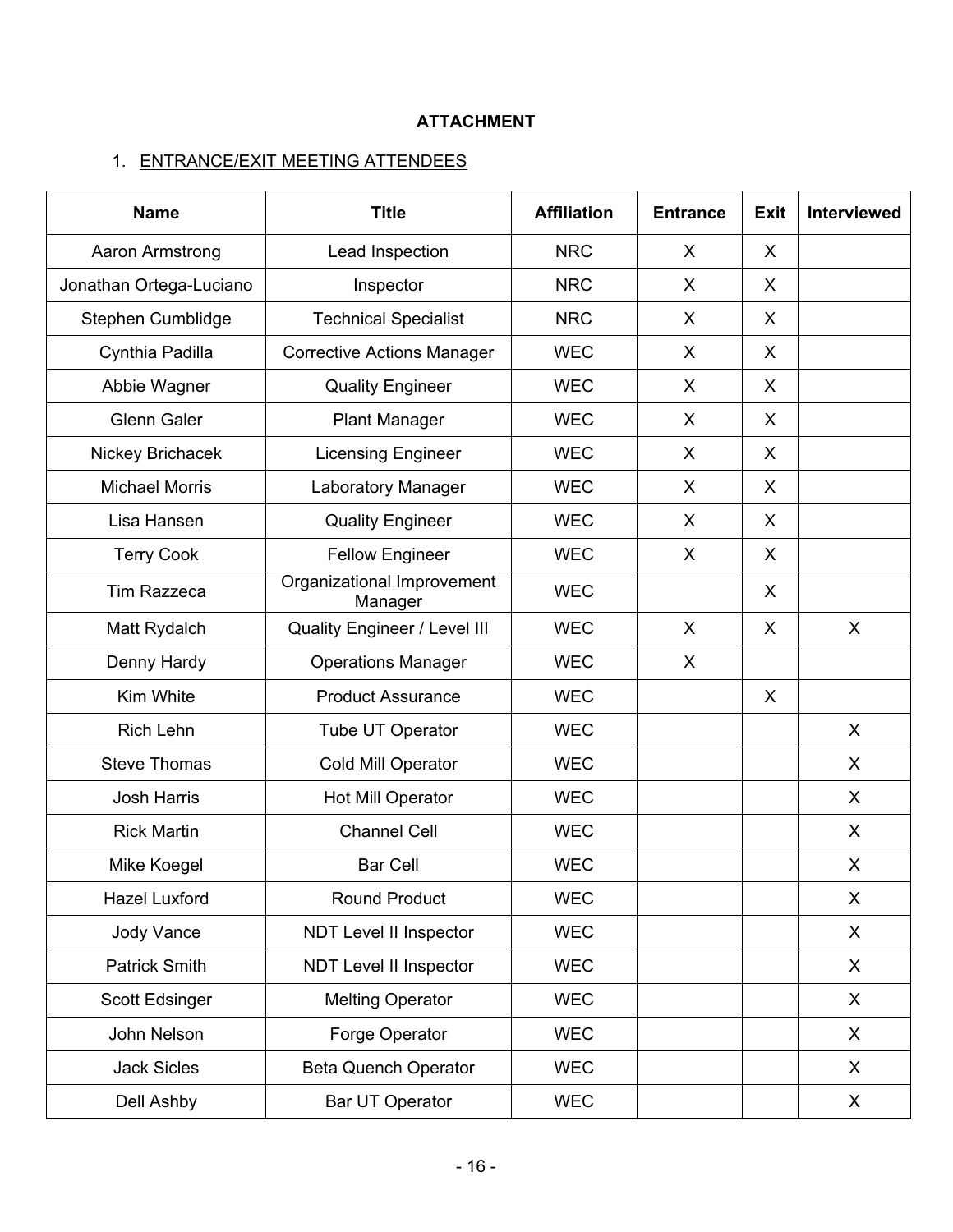| <b>Name</b> | <b>Title</b>    | <b>Affiliation</b> | <b>Entrance</b> | <b>Exit</b> | Interviewed |
|-------------|-----------------|--------------------|-----------------|-------------|-------------|
| Don Avis    | Bar UT Operator | <b>WEC</b>         |                 |             |             |

## 2. INSPECTION PROCEDURES USED

Inspection Procedure (IP) 36100, "Inspection of 10 CFR Part 21 and Programs for Reporting Defects and Noncompliance," dated February 13, 2012.

IP 43002, "Routine Inspections of Nuclear Vendors," dated April 25, 2011.

IP 43004, "Inspection of Commercial-Grade Dedication Programs," dated April 25, 2011.

## 3. LIST OF ITEMS OPENED, CLOSED, AND DISCUSSED

| ltem Number          | <b>Status</b> | Type       | <b>Description</b> |
|----------------------|---------------|------------|--------------------|
| 99901426/2013-201-01 | Open          | <b>NOV</b> | 10 CFR Part 21     |

## 4. DOCUMENTS REVIEWED

- Westinghouse Issue Report Corrective Action Plan (CAP) #08-231-M033, "Four lots of Global Nuclear Fuel (GNF) Zr2 bar that failed grain size test and metallography test for atypical grains," dated August 18, 2008
- LTR-RCPL-08-220, "Westinghouse evaluation of this deviation of CAP #08-231-M033," dated December 10, 2008
- WZ-LINE STOP, "Western Zirconium LINE STOP PROCEDURE," Revision 4, dated July 20, 2012
- WZP21-CATS, "Western Zirconium Policy for Reporting of Significant Defects and Nonconformances (10 CFR Part 21) ," Revision 4, dated October 21, 2012,
- Line Stop 8100, "Procedure does not exist and/or do not reflect best practice for the use of the Chevalier grinder, Bryant grinder and machining of dies via the Bridgeport mill," dated April 24, 2013.
- QMS, "Westinghouse Quality Management System (QMS)," Revision 6, dated April 8, 2011
- Westinghouse Policy / Procedure (WEC) 21.0, "Identification and Reporting of Conditions Adverse to Nuclear Safety," Revision 7.1, dated June 27, 2012
- Westinghouse Policy/Procedure (WEC 21.0), "Identification and Reporting of Conditions Adverse to Safety," Revision 4.1, dated October 21, 2008
- WZP21-CATS, "Western Zirconium Policy for Reporting of Significant Defect and Noncompliences," Revision 4, dated October 23, 2012
- WZ-CAPS, "Western Zirconium Corrective Action Process Procedure," Revision 10, dated June 11, 2012
- WZP14-CAS, "Western Zirconium Policy for Corrective and Preventive Action," Revision 5, dated October 26, 2010
- Westinghouse Policy and Procedure (WEC 16.2), " Westinghouse Corrective Action Process," Revision 4.1, dated April 17, 2012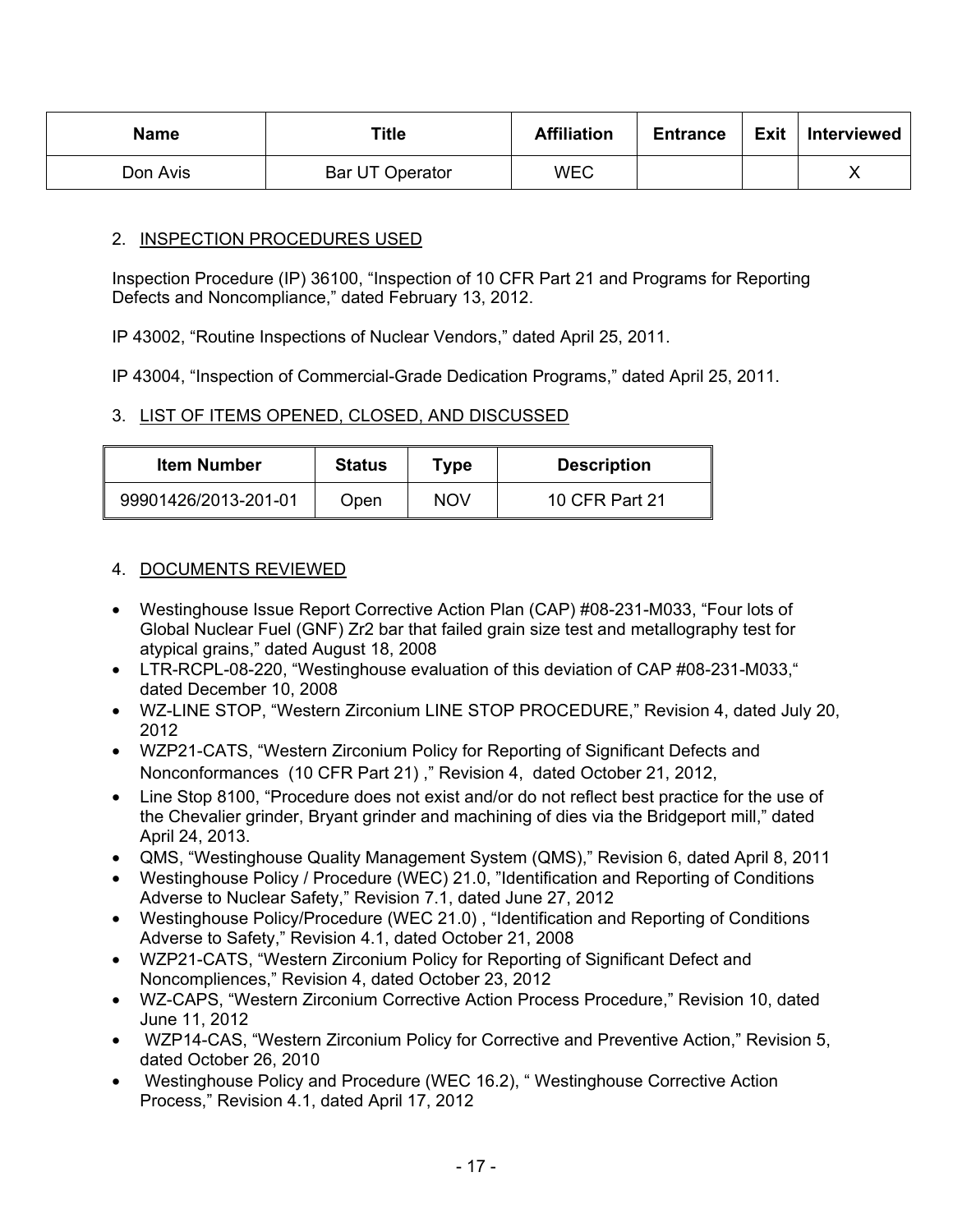- WZ-TQI-001, "Training and Qualifying Inspectors," Revision 2, dated January 4, 2013
- SNT-TC-1A, "Recommended Practice, Personnel Qualification and Certification in NDT, " 1980 Edition
- TIP-CBP(C)-02, "Quality Plan for Cold Finished Zirconium Alloy Bar," Revision 16, dated February 1, 2013
- TIP-BTB(B)-02, "Quality Plan for Zirconium Lined Zircaloy-2 Hollow Quenched Barrier TREX," Revision 10, dated January 1, 2007
- PQAR-1226, "Procurement Quality Assurance Requirements For Zirc Bar," Revision 1, dated July 16, 2008
- PQAR 1288, "Procurement Quality Assurance Requirements for Low Tin Zirlo Strip and Sheet-Westinghouse Specification," Revision 1, dated March 5, 2013
- PQAR-1234, "Procurement Quality Assurance Requirements for ZIRLO Tube Shell for W Nuclear Fuel ENUSA and EDF Application (SAP Part Number TXSMPZ2.5)," Revision 1, dated March 30, 2013
- IN-OP-1201, "Bar Inspection for Product Less than 0.750" In Diameter," Revision 9, dated April 25, 2013
- NDT-UTB-1196A, "General Ultrasonic Inspection Procedure for Cylindrical Bar Product," Revision 11, date January 18, 2013
- IN-OP-1000, "Tube Shell Inspection," Revision 8, date January 24 ,2012
- NDT-UTR-001, "Western Zirconium Ultrasonic Inspection of Rectangular Shaped Materials," Revision 9, dated July 12, 2012
- PO 5500002074, "Stock Transport Sched. Agreement 5500002074," Revision 1, dated October 11, 2011
- PO 437059036, "GNF Purchase Order 437059036," Revision 3, dated February 25, 2013
- TIP-CRP(CC)-02, "Quality Plan for Corrosion Resistant Zirconium Alloy Channel Strip," Revision 23, dated February 1, 2013
- PO 437058952, "GNF Purchase Order 437058952," Revision 3, dated January 11, 2013
- TIP-CBP(C)-02, "Quality Plan for Cold Finished Zirconium Alloy Bar", Revision 16, date February 1, 2013
- PO 5500002042, "Change to Stock Transport Sched Agreement 5500002042," Revision 1, dated September 16, 2011 PO 437058947, "GNF Purchase Order 437058947," Revision 5, dated April 2, 2013
- QPI(12)-A, "Tubeshell Inspection Standard A," Revision 4, dated August 18, 2011
- QPI(07)-A, "2.5" TREX Inspection Standard," Revision 22, dated July 26, 2011
- QPI(07)-U, "Bar Inspection For Product Less than 0.750" in Diameter," Revision 7, dated April 8, 2013
- PS-UT-TB-72, "Ultrasonic Test Standard," Revision 1, dated January 6, 1998
- WZP13-CNM, "Western zirconium Policy for Control of Noncomformaces," Revision 16, dated April 18, 2013
- 13-66-M024.02, "Commitment 13-66-M024.02," dated April 25, 2013
- Training record, "Employees Meeting all requirements for PA-OP1003 Filling Out EPM Form," dated May 8, 2013
- Training record, "Employees meeting all Requirements for PA-OP1004 EPN Process," dated May 8, 2013
- Training record, "Employees meeting all Requirements for WZP13-CNM- Policy for the Control of Nonconforming Material," dated May 8, 2013
- FP-OP1004, "UT 3/4" and 1" Plate," Revision 2, dated October 3, 2011
- PO 5500002002, "Stock Transport Sched. Agreement 5500002002," dated July 11, 2011